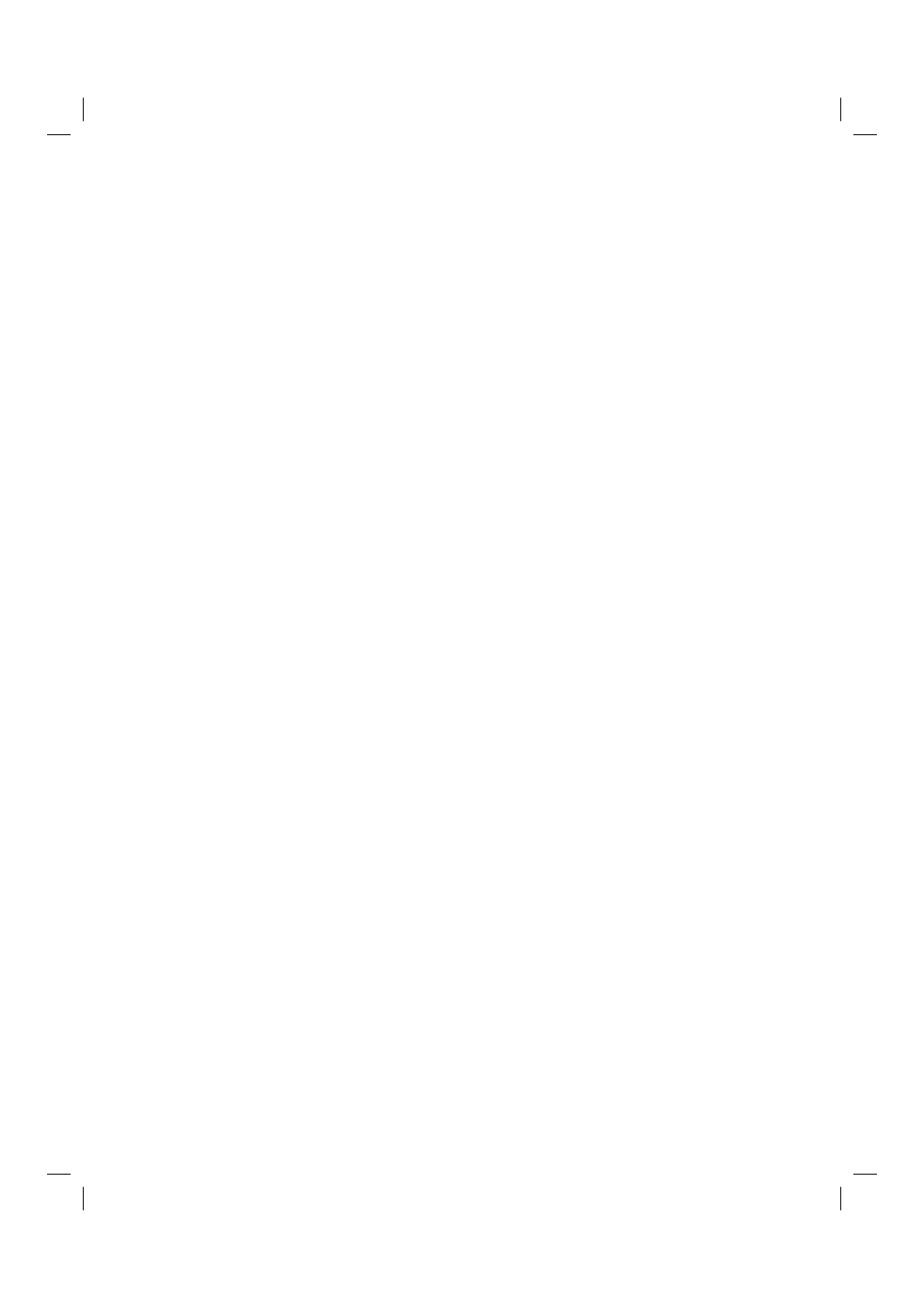Editors: Lotte Meurkens Emily Nordin

# The Power of Punitive Damages -Is Europe Missing Out?



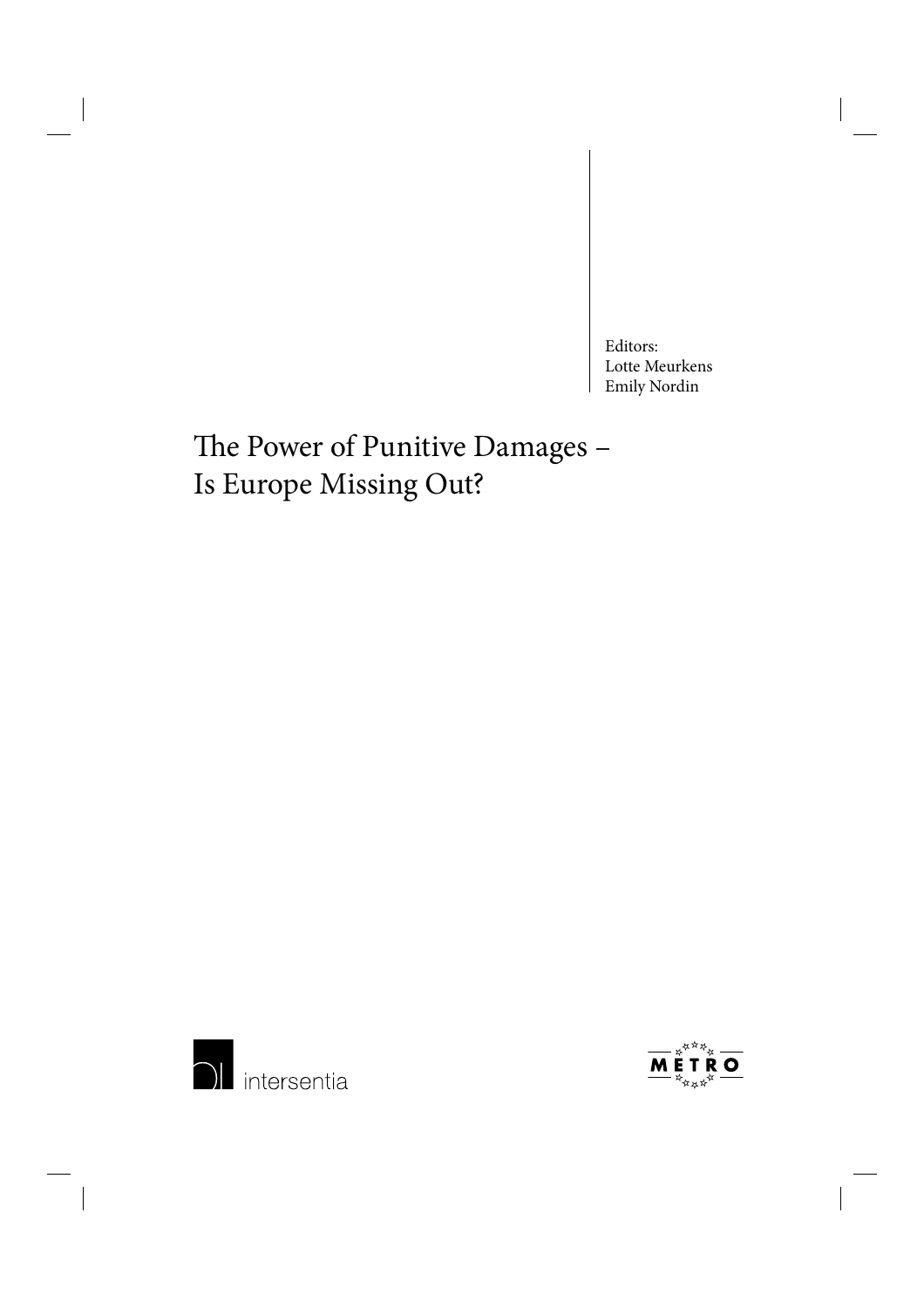Ius Commune Europaeum

Lotte Meurkens & Emily Nordin (eds.)

The Power of Punitive Damages - Is Europe Missing Out?

Intersentia Ltd Trinity House | Cambridge Business Park | Cowley Road Cambridge | CB4 0WZ | United Kingdom mail@intersentia.co.uk

ISBN 978-1-78068-047-7 NUR 825

© 2012 Intersentia Cambridge – Antwerp – Portland www.intersentia.com | www.intersentia.co.uk

Cover picture: © Tom Schmucker – Dreamstime.com

British Library Cataloguing in Publication Data. A catalogue record for this book is available from the British Library.

No part of this book may be reproduced in any form, by print, photocopy, microfilm or any other means, without written premission from the publisher.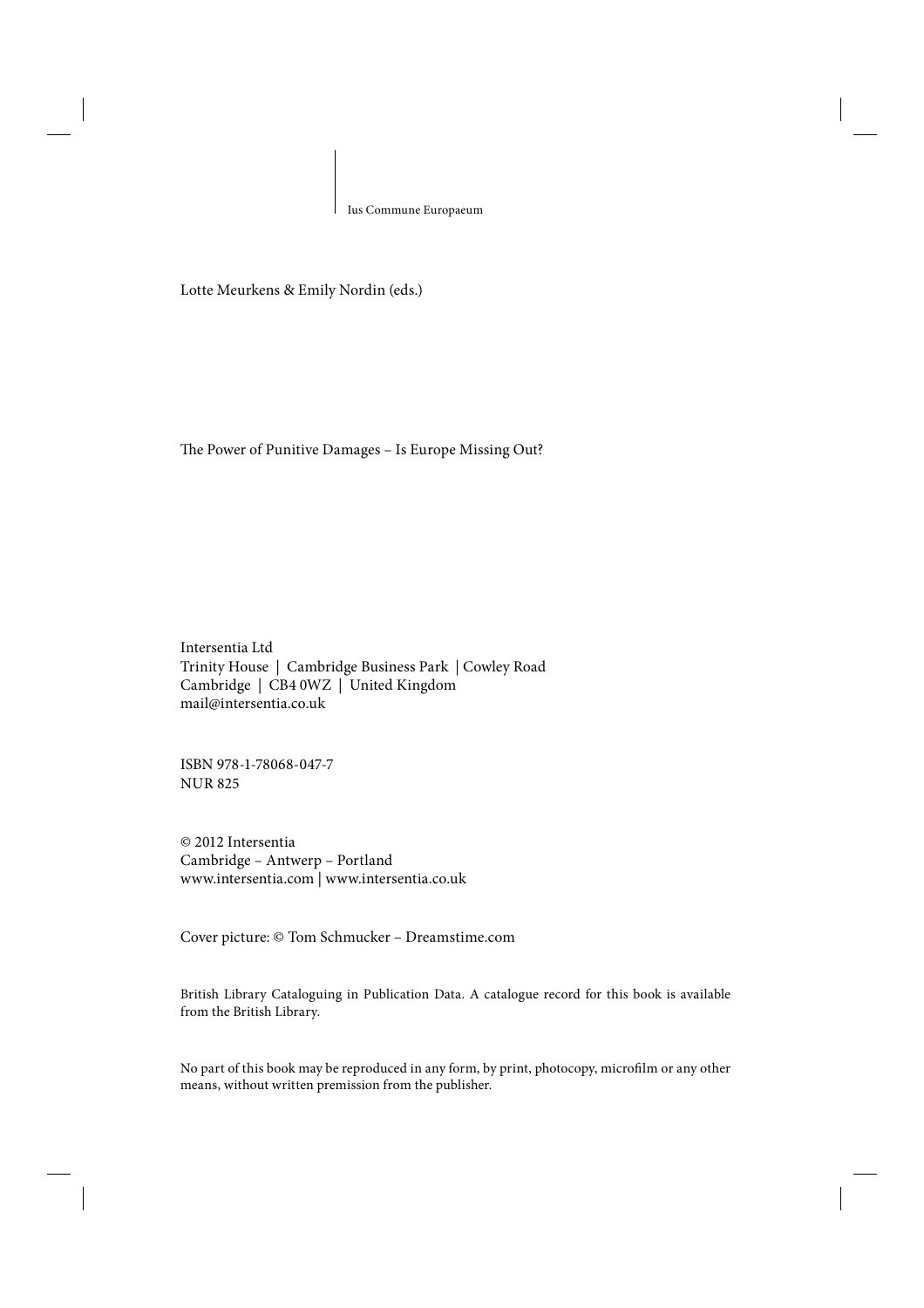Lotte Meurkens Emily Nordin

## **PREFACE**

## **A new brush sweeps clean, but an old brush knows the corners…**

## **Punitive damages: real plum or recipe for disaster?**

Punitive damages are traditionally not awarded in Continental European legal systems. There, punishment is an exclusive power of the government that should stay part of the public law domain. The strong European view is that punitive damages should in no way be utilised to protect private law interests. Compensating the victim for his or her loss is the objective of tort law. 'American situations', especially the awarding of exorbitant amounts of punitive damages, are feared and should in the opinion of most European scholars by all means be avoided. However, since the strict difference between public and private law seems to be fading, new opportunities are created and old axioms are being reconsidered. European legal scholars have explored the American concept of punitive damages as a way to strengthen tort law and as a new means of private enforcement. For this reason, in November 2010 the Ius Commune Research School on its annual conference devoted the Liability and Insurance workshop to 'the Power of Punitive Damages' and the function that this legal remedy could serve in Europe. This book does not merely include the papers of the speakers but also other papers written in the aftermath thereof.

The book starts with an introduction into the punitive damages debate, with reference to general aspects of American punitive damages law, explanations for the absence of punitive damages in Continental Europe, and causes for the growing European interest in punitive damages (Lotte Meurkens). Further analyses of American punitive damages law are contained in the first part of this book, including four contributions by the American authors Jim Gash, Mark Geistfeld, David Owen and Anthony Sebok. This first part also includes contributions relating to the common law systems Australia (Danuta Mendelson) and England (Jonathan Morgan), as well as the mixed legal system Cyprus (Sofia Michaelides-Mateou). The second part goes into the European punitive damages debate, including contributions of Evelien de Kezel for Belgian law, Ulrich Magnus for German law, Chantal Mahé for French law, Marta Otero Crespo for Spanish law, Marta Requejo Isidro for the private international law perspective of punitive damages and Cedric Vanleenhove for European law. The third and final part contains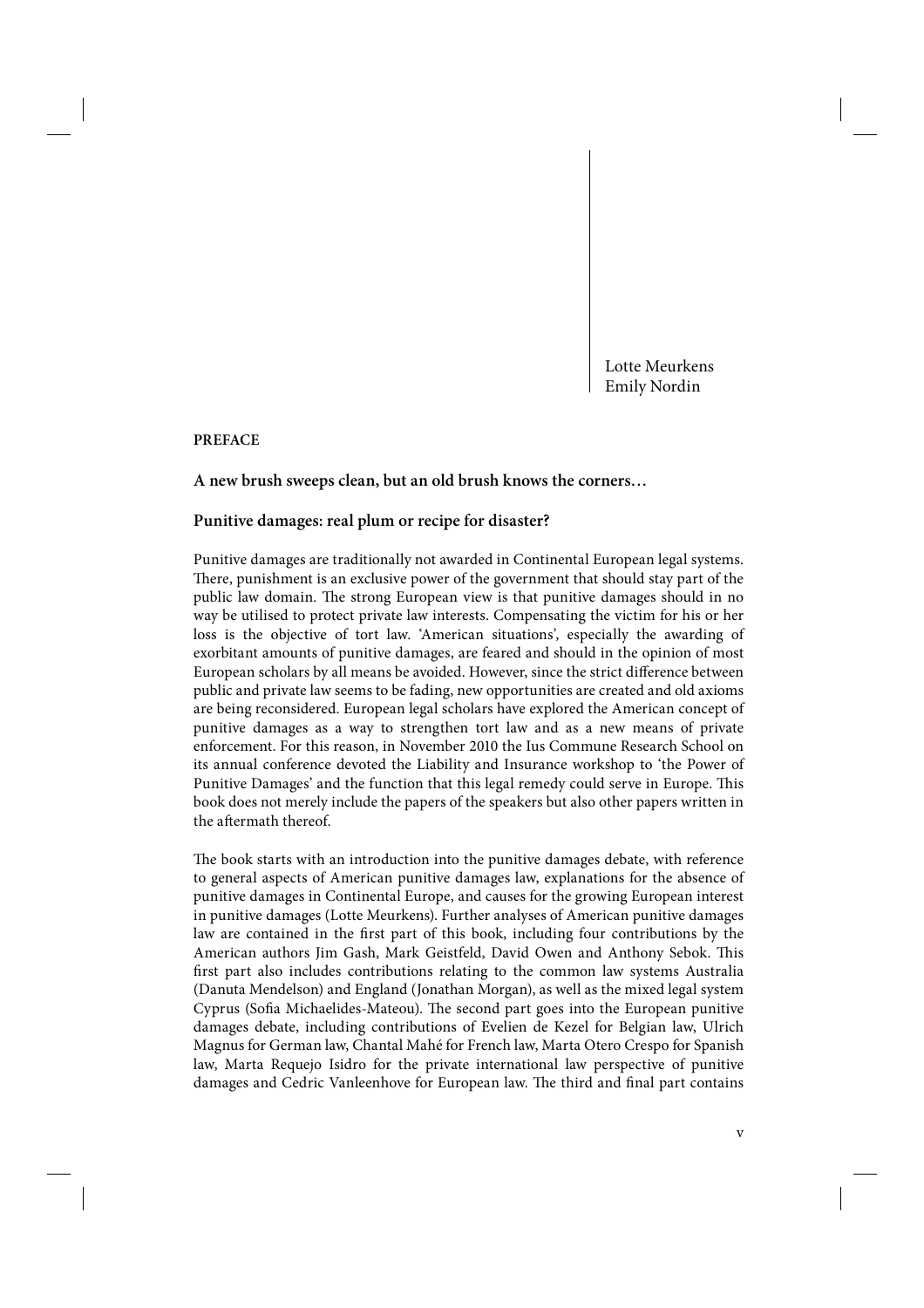Preface

contributions relating to punitive damages and special themes, to be precise human rights (Vanessa Wilcox), enforcement in family law (Sara Matthé), insurability (Emily Nordin and Daily Wuyts), bad faith insurers (Lodewijk Smeehuijzen), contract law (Robert Hardy), law and economics (Louis Visscher) and enforcement of EC competition law (Angela Ortega González).

In short, this book tries to promote a better understanding of the different approaches towards punishment in private law, and will give new perspectives on punitive damages.

The editors would like to thank Gerrit van Maanen for giving two young researchers the opportunity to edit this book, and Ton Hartlief, David Owen and Aloïs Van Oevelen for their advice. Our thanks also go out to the authors, whose book this is.

Lotte MEURKENS and Emily NORDIN Maastricht/Antwerp, September 2011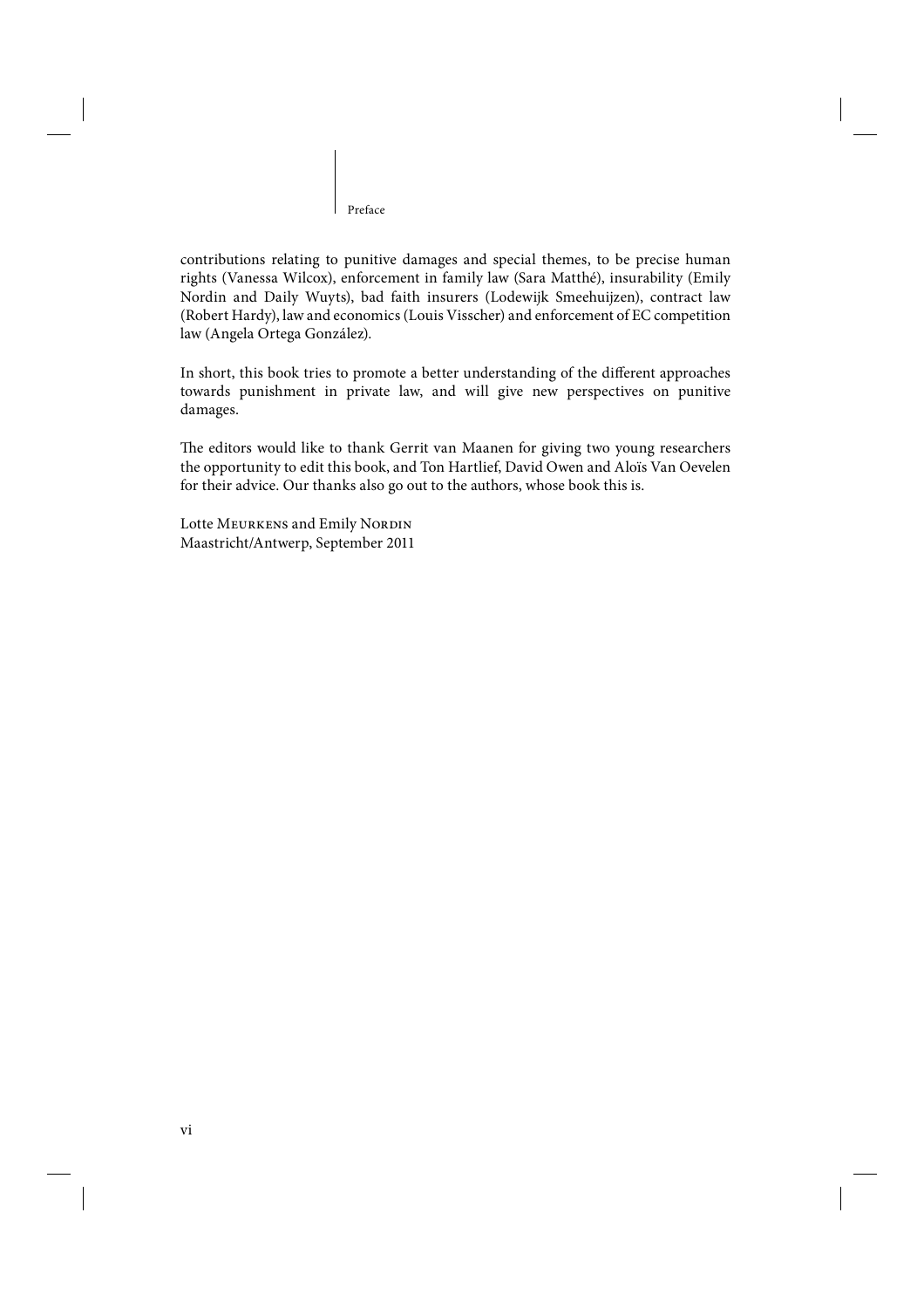# **CONTENTS**

# **GENERAL INTRODUCTION**

|    |      |        | The Punitive Damages Debate in Continental Europe: Food for Thought            |  |
|----|------|--------|--------------------------------------------------------------------------------|--|
|    |      |        |                                                                                |  |
| 1. |      |        | The Punitive Damages Phenomenon and its (Law of) Attraction in Europe  3       |  |
| 2. |      |        |                                                                                |  |
|    | 2.1. |        |                                                                                |  |
|    | 2.2. |        |                                                                                |  |
|    | 2.3. |        |                                                                                |  |
|    | 2.4. |        |                                                                                |  |
|    | 2.5. |        |                                                                                |  |
|    | 2.6. |        |                                                                                |  |
| 3. |      |        | Why Is Continental Europe Unfamiliar with the Phenomenon of Punitive           |  |
|    |      |        |                                                                                |  |
|    | 3.1. |        | Punitive Damages in European Civil Law Systems: Traditional                    |  |
|    |      |        |                                                                                |  |
|    | 3.2. |        |                                                                                |  |
|    | 3.3. |        | The Strict(er) Division between Private Law and Criminal Law 16                |  |
|    | 3.4. |        |                                                                                |  |
|    |      | 3.4.1. | The Role of the American Government and Private                                |  |
|    |      |        |                                                                                |  |
|    |      | 3.4.2. | The Influence of Safety Regulation on Tort Litigation  22                      |  |
|    |      | 3.4.3. | The Influence of Other Compensation Mechanisms on Tort                         |  |
|    |      |        |                                                                                |  |
|    |      | 3.4.4. | The Influence of Procedural Aspects on Tort Litigation. 27                     |  |
| 4. |      |        | Opposition from Private International Law Perspective Slowly Loses Ground . 29 |  |
| 5. |      |        |                                                                                |  |
|    | 5.1. |        |                                                                                |  |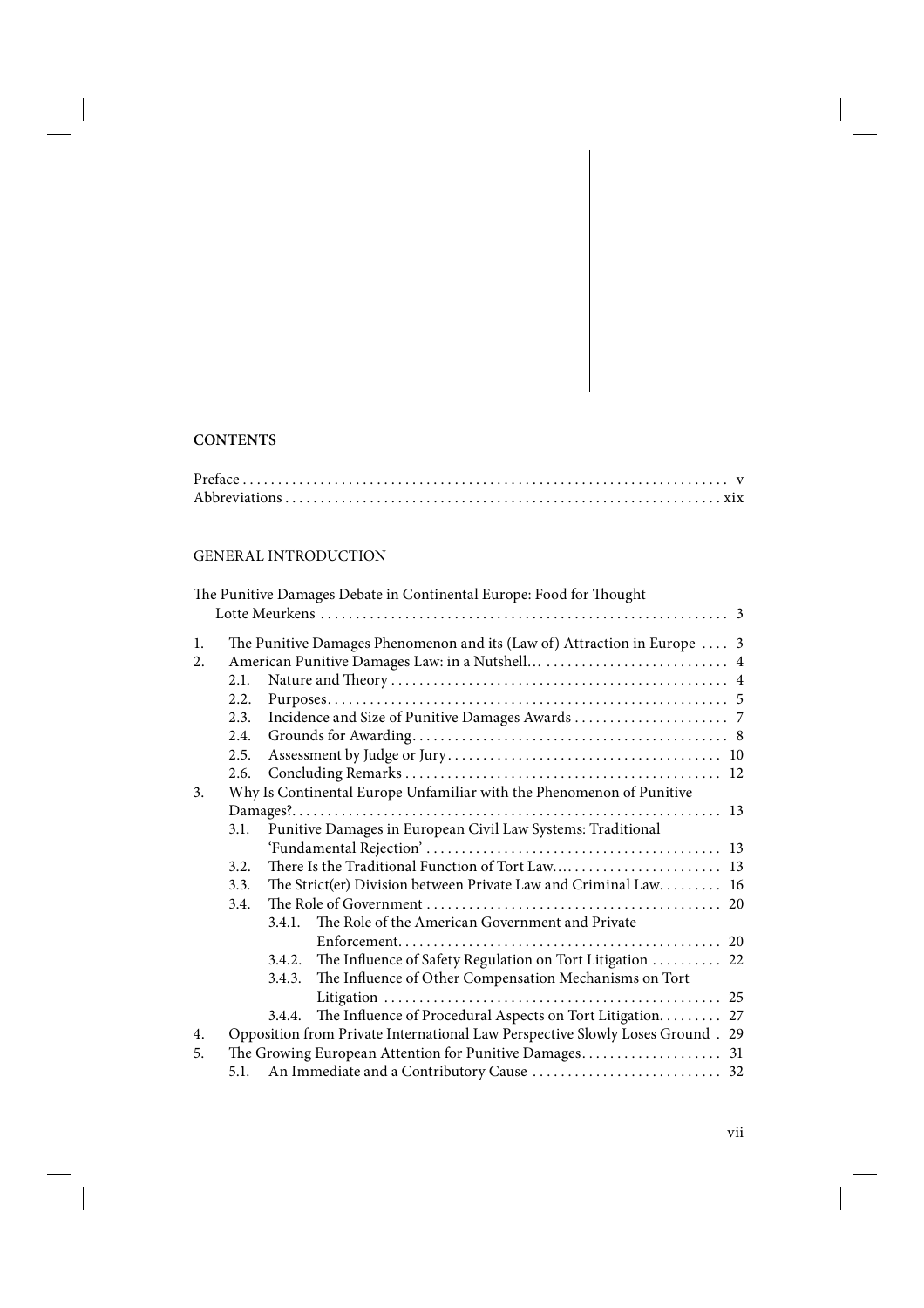| Contents |
|----------|
|----------|

| 6.<br>7. | 6.1.<br>6.2.<br>6.3.<br>7.1.<br>7.2.<br>7.3.<br>7.4. | And the European Commission Carries the Work Forward  39<br>Changing Perspectives on the Functions of Tort Law  41<br>Punitive Damages in Specific Tort Situations: Pressurize Wrongdoers? 41<br>But the Economic Analysis of Tort Law Steps In  44 |    |  |  |
|----------|------------------------------------------------------|-----------------------------------------------------------------------------------------------------------------------------------------------------------------------------------------------------------------------------------------------------|----|--|--|
| 8.       |                                                      |                                                                                                                                                                                                                                                     |    |  |  |
|          |                                                      | PART I. PUNITIVE DAMAGES FROM A COMMON LAWYER'S PERSPECTIVE                                                                                                                                                                                         |    |  |  |
|          |                                                      | Understanding and Solving the Multiple Punishments Problem                                                                                                                                                                                          |    |  |  |
|          |                                                      |                                                                                                                                                                                                                                                     |    |  |  |
| 1.<br>2. | 2.1.<br>2.2.<br>2.3.<br>2.4.<br>2.5.<br>2.6.         | 2.4.1.<br>2.4.2.<br>2.4.3.<br>2.4.4.<br>2.4.5.<br>2.4.6.<br>2.6.1.<br>2.6.2.<br>2.6.3.<br>2.6.4.                                                                                                                                                    |    |  |  |
|          |                                                      | The Supreme Court's Final (Partial) Solution to the Multiple<br>2.6.5.                                                                                                                                                                              |    |  |  |
|          |                                                      | 2.6.5.1. Before the United States Supreme Court 92                                                                                                                                                                                                  |    |  |  |
| 3.       |                                                      | 2.6.5.2.<br>A Proposal to Fully Solve the Multiple Punishments Problem                                                                                                                                                                              | 97 |  |  |
|          | 3.1.<br>97                                           |                                                                                                                                                                                                                                                     |    |  |  |
|          | 3.2.                                                 |                                                                                                                                                                                                                                                     | 98 |  |  |
| 4.       |                                                      |                                                                                                                                                                                                                                                     | 99 |  |  |
|          |                                                      |                                                                                                                                                                                                                                                     |    |  |  |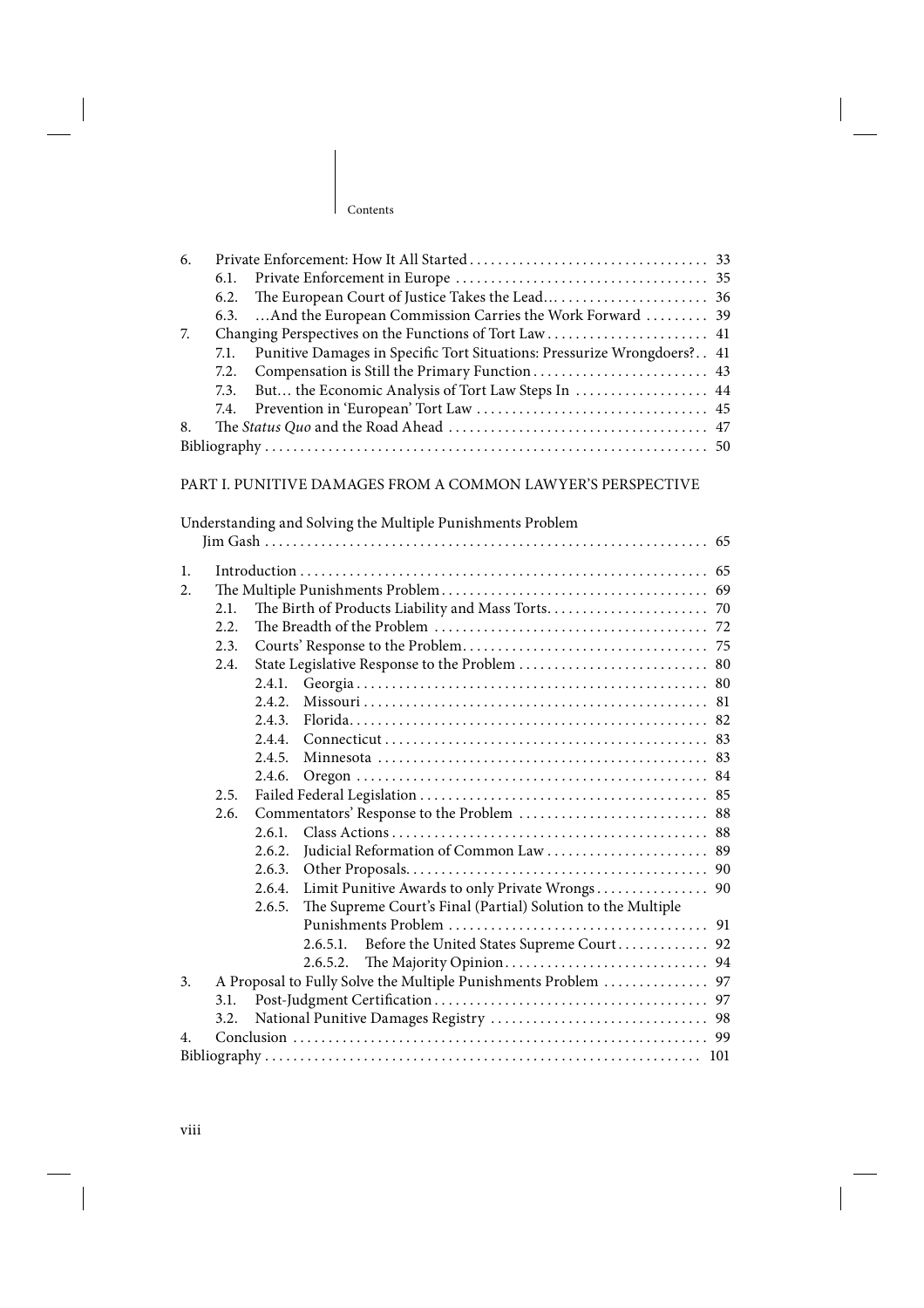| 1.<br>2.<br>The Deterrence Rationale for Punitive Damages and the Constitutional<br>3.<br>The Vindication of Individual Rights in Mass Markets  116<br>4.<br>5.<br>Punitive Damages as Restitution<br>1.<br>2. |     |
|----------------------------------------------------------------------------------------------------------------------------------------------------------------------------------------------------------------|-----|
|                                                                                                                                                                                                                |     |
|                                                                                                                                                                                                                |     |
|                                                                                                                                                                                                                |     |
|                                                                                                                                                                                                                |     |
|                                                                                                                                                                                                                |     |
|                                                                                                                                                                                                                |     |
|                                                                                                                                                                                                                |     |
|                                                                                                                                                                                                                |     |
|                                                                                                                                                                                                                |     |
|                                                                                                                                                                                                                |     |
|                                                                                                                                                                                                                |     |
|                                                                                                                                                                                                                |     |
| 3.                                                                                                                                                                                                             |     |
| 4.                                                                                                                                                                                                             |     |
| 5.                                                                                                                                                                                                             |     |
|                                                                                                                                                                                                                |     |
| The U.S. Supreme Court's Theory of Common Law Punitive Damages:                                                                                                                                                |     |
| An Inauspicious Start                                                                                                                                                                                          |     |
|                                                                                                                                                                                                                |     |
| 1.                                                                                                                                                                                                             |     |
| The Different Kinds of Judicial Theories about Punitive Damages in the<br>2.                                                                                                                                   |     |
|                                                                                                                                                                                                                |     |
| The U.S. Supreme Court's Constitutional Theory of Punitive Damages  136<br>3.                                                                                                                                  |     |
| The U.S. Supreme Court's Common Law Theory of Punitive Damages 141<br>4.                                                                                                                                       |     |
| 5.                                                                                                                                                                                                             |     |
| 6.                                                                                                                                                                                                             |     |
|                                                                                                                                                                                                                |     |
| Punitive Damages Sensu Stricto in Australia                                                                                                                                                                    |     |
|                                                                                                                                                                                                                |     |
| 1.                                                                                                                                                                                                             |     |
| 2. Difference in the Law of Torts between Compensatory & Punitive Damages. . 148                                                                                                                               |     |
| 3.                                                                                                                                                                                                             |     |
| Common Law Punitive Damages within the Modern Australian Legal<br>4.                                                                                                                                           |     |
|                                                                                                                                                                                                                | 153 |
| Statutory Compensation and Restitution Orders under Criminal Law<br>5.                                                                                                                                         | 154 |
| Distinction between Punitive and Aggravated Damages<br>6.<br>The Place of Common Law Punitive Damages in Contemporary Australian<br>7.                                                                         | 156 |

Jurisprudence . . . . . . . . . . . . . . . . . . . . . . . . . . . . . . . . . . . . . . . . . . . . . . . . . . . . . . . . 158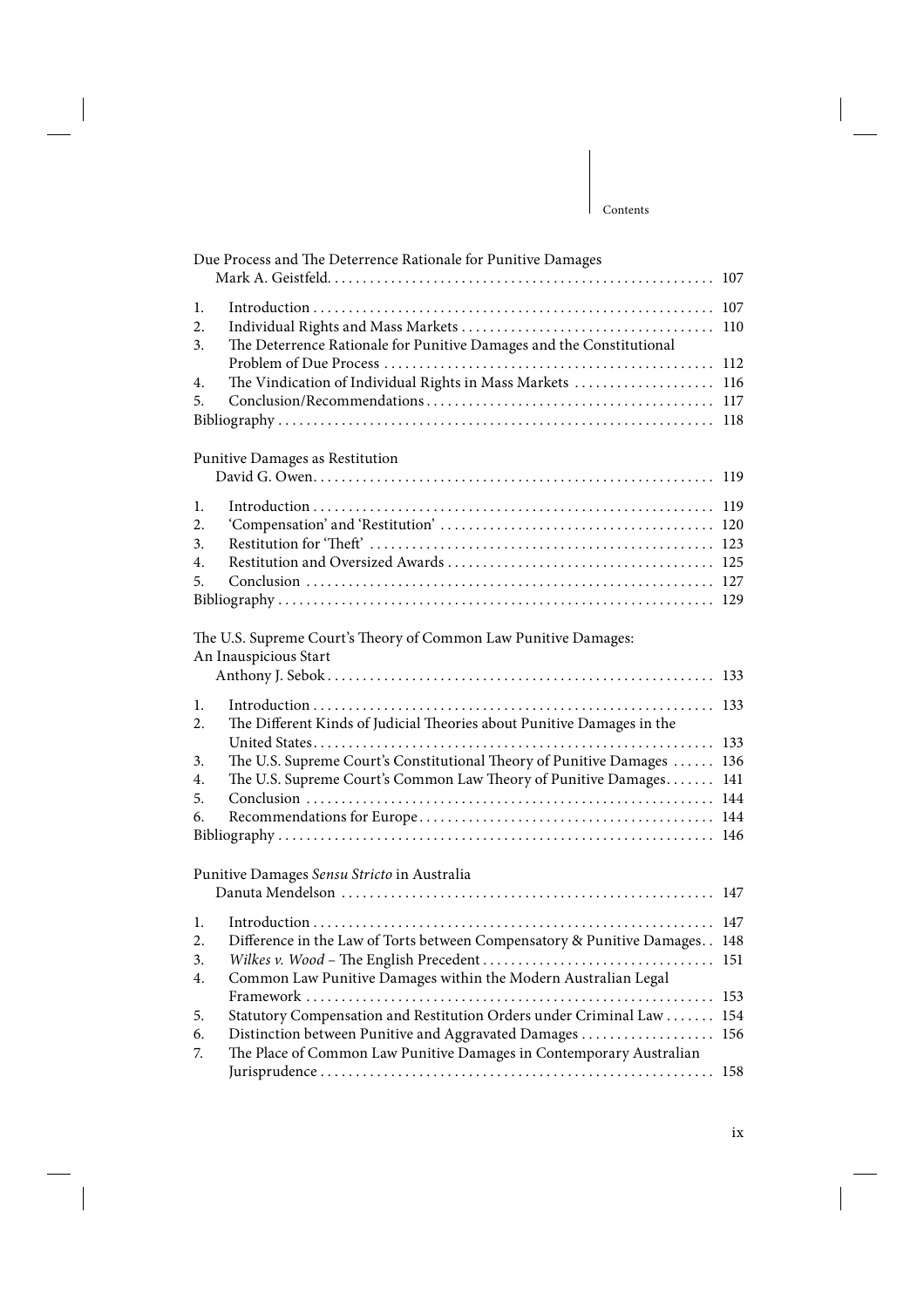| 166 |
|-----|
| 167 |
| 167 |
| 169 |
|     |
|     |
| 171 |
| 173 |
| 174 |
| 175 |
| 175 |
| 178 |
| 179 |
| 180 |
| 181 |
| 182 |
|     |
|     |
| 183 |
| 183 |
| 184 |
|     |
| 196 |
| 199 |
|     |
| 205 |
|     |
|     |
|     |

## PART II. PUNITIVE DAMAGES IN EUROPE

| The Protection and Enforcement of Private Interests by (the Recognition of U.S.) |  |
|----------------------------------------------------------------------------------|--|
| Punitive Damages in Belgium: Limits and Opportunities                            |  |
|                                                                                  |  |
|                                                                                  |  |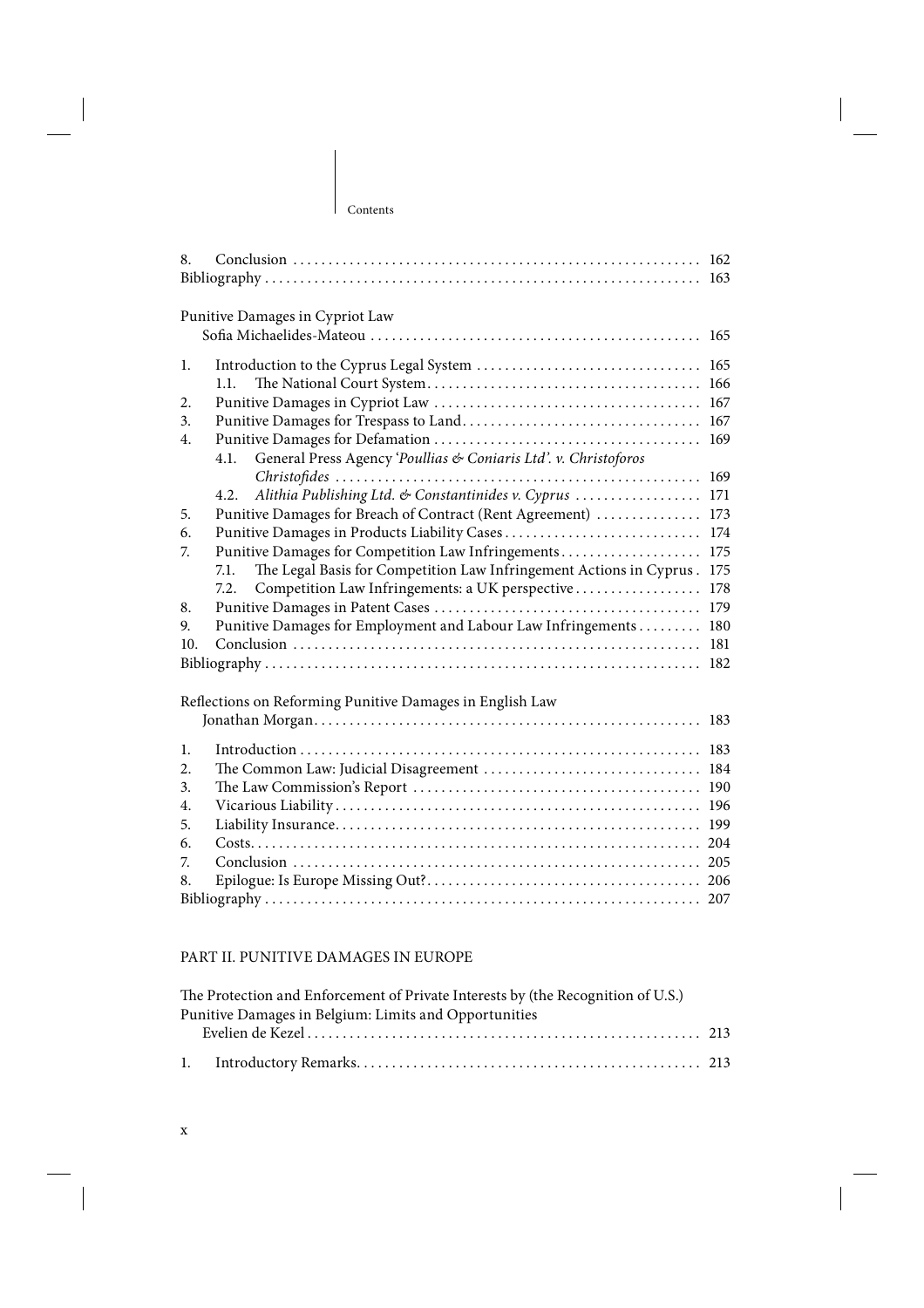| 2.                                                                      |                                                         |                                                              |                                                                                                                                                                                                                                                                                                                                                                                                                                                                                                                                                                                                                                                                                                                                                                                                                                                                                                                                                                                                                                                                                                                                                                                                                                                                                                                                                                                                                                                                                                                                                                                               |  |  |  |
|-------------------------------------------------------------------------|---------------------------------------------------------|--------------------------------------------------------------|-----------------------------------------------------------------------------------------------------------------------------------------------------------------------------------------------------------------------------------------------------------------------------------------------------------------------------------------------------------------------------------------------------------------------------------------------------------------------------------------------------------------------------------------------------------------------------------------------------------------------------------------------------------------------------------------------------------------------------------------------------------------------------------------------------------------------------------------------------------------------------------------------------------------------------------------------------------------------------------------------------------------------------------------------------------------------------------------------------------------------------------------------------------------------------------------------------------------------------------------------------------------------------------------------------------------------------------------------------------------------------------------------------------------------------------------------------------------------------------------------------------------------------------------------------------------------------------------------|--|--|--|
|                                                                         |                                                         |                                                              |                                                                                                                                                                                                                                                                                                                                                                                                                                                                                                                                                                                                                                                                                                                                                                                                                                                                                                                                                                                                                                                                                                                                                                                                                                                                                                                                                                                                                                                                                                                                                                                               |  |  |  |
| 2.1.                                                                    |                                                         |                                                              |                                                                                                                                                                                                                                                                                                                                                                                                                                                                                                                                                                                                                                                                                                                                                                                                                                                                                                                                                                                                                                                                                                                                                                                                                                                                                                                                                                                                                                                                                                                                                                                               |  |  |  |
|                                                                         |                                                         |                                                              |                                                                                                                                                                                                                                                                                                                                                                                                                                                                                                                                                                                                                                                                                                                                                                                                                                                                                                                                                                                                                                                                                                                                                                                                                                                                                                                                                                                                                                                                                                                                                                                               |  |  |  |
|                                                                         |                                                         |                                                              |                                                                                                                                                                                                                                                                                                                                                                                                                                                                                                                                                                                                                                                                                                                                                                                                                                                                                                                                                                                                                                                                                                                                                                                                                                                                                                                                                                                                                                                                                                                                                                                               |  |  |  |
|                                                                         |                                                         |                                                              |                                                                                                                                                                                                                                                                                                                                                                                                                                                                                                                                                                                                                                                                                                                                                                                                                                                                                                                                                                                                                                                                                                                                                                                                                                                                                                                                                                                                                                                                                                                                                                                               |  |  |  |
|                                                                         |                                                         |                                                              |                                                                                                                                                                                                                                                                                                                                                                                                                                                                                                                                                                                                                                                                                                                                                                                                                                                                                                                                                                                                                                                                                                                                                                                                                                                                                                                                                                                                                                                                                                                                                                                               |  |  |  |
|                                                                         | 2.2.3.                                                  |                                                              |                                                                                                                                                                                                                                                                                                                                                                                                                                                                                                                                                                                                                                                                                                                                                                                                                                                                                                                                                                                                                                                                                                                                                                                                                                                                                                                                                                                                                                                                                                                                                                                               |  |  |  |
|                                                                         |                                                         |                                                              |                                                                                                                                                                                                                                                                                                                                                                                                                                                                                                                                                                                                                                                                                                                                                                                                                                                                                                                                                                                                                                                                                                                                                                                                                                                                                                                                                                                                                                                                                                                                                                                               |  |  |  |
| 2.3.                                                                    |                                                         |                                                              |                                                                                                                                                                                                                                                                                                                                                                                                                                                                                                                                                                                                                                                                                                                                                                                                                                                                                                                                                                                                                                                                                                                                                                                                                                                                                                                                                                                                                                                                                                                                                                                               |  |  |  |
|                                                                         |                                                         |                                                              |                                                                                                                                                                                                                                                                                                                                                                                                                                                                                                                                                                                                                                                                                                                                                                                                                                                                                                                                                                                                                                                                                                                                                                                                                                                                                                                                                                                                                                                                                                                                                                                               |  |  |  |
|                                                                         |                                                         |                                                              |                                                                                                                                                                                                                                                                                                                                                                                                                                                                                                                                                                                                                                                                                                                                                                                                                                                                                                                                                                                                                                                                                                                                                                                                                                                                                                                                                                                                                                                                                                                                                                                               |  |  |  |
|                                                                         |                                                         |                                                              |                                                                                                                                                                                                                                                                                                                                                                                                                                                                                                                                                                                                                                                                                                                                                                                                                                                                                                                                                                                                                                                                                                                                                                                                                                                                                                                                                                                                                                                                                                                                                                                               |  |  |  |
|                                                                         |                                                         |                                                              |                                                                                                                                                                                                                                                                                                                                                                                                                                                                                                                                                                                                                                                                                                                                                                                                                                                                                                                                                                                                                                                                                                                                                                                                                                                                                                                                                                                                                                                                                                                                                                                               |  |  |  |
|                                                                         |                                                         |                                                              |                                                                                                                                                                                                                                                                                                                                                                                                                                                                                                                                                                                                                                                                                                                                                                                                                                                                                                                                                                                                                                                                                                                                                                                                                                                                                                                                                                                                                                                                                                                                                                                               |  |  |  |
| 2.4.                                                                    |                                                         |                                                              |                                                                                                                                                                                                                                                                                                                                                                                                                                                                                                                                                                                                                                                                                                                                                                                                                                                                                                                                                                                                                                                                                                                                                                                                                                                                                                                                                                                                                                                                                                                                                                                               |  |  |  |
| 2.5.                                                                    |                                                         |                                                              |                                                                                                                                                                                                                                                                                                                                                                                                                                                                                                                                                                                                                                                                                                                                                                                                                                                                                                                                                                                                                                                                                                                                                                                                                                                                                                                                                                                                                                                                                                                                                                                               |  |  |  |
|                                                                         |                                                         |                                                              |                                                                                                                                                                                                                                                                                                                                                                                                                                                                                                                                                                                                                                                                                                                                                                                                                                                                                                                                                                                                                                                                                                                                                                                                                                                                                                                                                                                                                                                                                                                                                                                               |  |  |  |
|                                                                         |                                                         |                                                              |                                                                                                                                                                                                                                                                                                                                                                                                                                                                                                                                                                                                                                                                                                                                                                                                                                                                                                                                                                                                                                                                                                                                                                                                                                                                                                                                                                                                                                                                                                                                                                                               |  |  |  |
|                                                                         |                                                         |                                                              |                                                                                                                                                                                                                                                                                                                                                                                                                                                                                                                                                                                                                                                                                                                                                                                                                                                                                                                                                                                                                                                                                                                                                                                                                                                                                                                                                                                                                                                                                                                                                                                               |  |  |  |
|                                                                         |                                                         |                                                              |                                                                                                                                                                                                                                                                                                                                                                                                                                                                                                                                                                                                                                                                                                                                                                                                                                                                                                                                                                                                                                                                                                                                                                                                                                                                                                                                                                                                                                                                                                                                                                                               |  |  |  |
|                                                                         | Compensation of Damage under Belgian Law: How Do Judges |                                                              |                                                                                                                                                                                                                                                                                                                                                                                                                                                                                                                                                                                                                                                                                                                                                                                                                                                                                                                                                                                                                                                                                                                                                                                                                                                                                                                                                                                                                                                                                                                                                                                               |  |  |  |
|                                                                         |                                                         |                                                              |                                                                                                                                                                                                                                                                                                                                                                                                                                                                                                                                                                                                                                                                                                                                                                                                                                                                                                                                                                                                                                                                                                                                                                                                                                                                                                                                                                                                                                                                                                                                                                                               |  |  |  |
|                                                                         | 3.1.1.                                                  |                                                              |                                                                                                                                                                                                                                                                                                                                                                                                                                                                                                                                                                                                                                                                                                                                                                                                                                                                                                                                                                                                                                                                                                                                                                                                                                                                                                                                                                                                                                                                                                                                                                                               |  |  |  |
|                                                                         |                                                         |                                                              |                                                                                                                                                                                                                                                                                                                                                                                                                                                                                                                                                                                                                                                                                                                                                                                                                                                                                                                                                                                                                                                                                                                                                                                                                                                                                                                                                                                                                                                                                                                                                                                               |  |  |  |
|                                                                         |                                                         |                                                              |                                                                                                                                                                                                                                                                                                                                                                                                                                                                                                                                                                                                                                                                                                                                                                                                                                                                                                                                                                                                                                                                                                                                                                                                                                                                                                                                                                                                                                                                                                                                                                                               |  |  |  |
|                                                                         | 3.1.3.                                                  |                                                              |                                                                                                                                                                                                                                                                                                                                                                                                                                                                                                                                                                                                                                                                                                                                                                                                                                                                                                                                                                                                                                                                                                                                                                                                                                                                                                                                                                                                                                                                                                                                                                                               |  |  |  |
|                                                                         |                                                         |                                                              |                                                                                                                                                                                                                                                                                                                                                                                                                                                                                                                                                                                                                                                                                                                                                                                                                                                                                                                                                                                                                                                                                                                                                                                                                                                                                                                                                                                                                                                                                                                                                                                               |  |  |  |
| 3.2.                                                                    |                                                         |                                                              |                                                                                                                                                                                                                                                                                                                                                                                                                                                                                                                                                                                                                                                                                                                                                                                                                                                                                                                                                                                                                                                                                                                                                                                                                                                                                                                                                                                                                                                                                                                                                                                               |  |  |  |
|                                                                         |                                                         |                                                              |                                                                                                                                                                                                                                                                                                                                                                                                                                                                                                                                                                                                                                                                                                                                                                                                                                                                                                                                                                                                                                                                                                                                                                                                                                                                                                                                                                                                                                                                                                                                                                                               |  |  |  |
|                                                                         |                                                         |                                                              |                                                                                                                                                                                                                                                                                                                                                                                                                                                                                                                                                                                                                                                                                                                                                                                                                                                                                                                                                                                                                                                                                                                                                                                                                                                                                                                                                                                                                                                                                                                                                                                               |  |  |  |
|                                                                         |                                                         | Conducted According to Due Process Requirements? 234         |                                                                                                                                                                                                                                                                                                                                                                                                                                                                                                                                                                                                                                                                                                                                                                                                                                                                                                                                                                                                                                                                                                                                                                                                                                                                                                                                                                                                                                                                                                                                                                                               |  |  |  |
|                                                                         | 3.2.3.                                                  | Has the US Court taken Jurisdiction Solely on the Basis      |                                                                                                                                                                                                                                                                                                                                                                                                                                                                                                                                                                                                                                                                                                                                                                                                                                                                                                                                                                                                                                                                                                                                                                                                                                                                                                                                                                                                                                                                                                                                                                                               |  |  |  |
|                                                                         |                                                         | of the Nationality of the Plaintiff?  234                    |                                                                                                                                                                                                                                                                                                                                                                                                                                                                                                                                                                                                                                                                                                                                                                                                                                                                                                                                                                                                                                                                                                                                                                                                                                                                                                                                                                                                                                                                                                                                                                                               |  |  |  |
| 3.3.                                                                    |                                                         |                                                              |                                                                                                                                                                                                                                                                                                                                                                                                                                                                                                                                                                                                                                                                                                                                                                                                                                                                                                                                                                                                                                                                                                                                                                                                                                                                                                                                                                                                                                                                                                                                                                                               |  |  |  |
|                                                                         |                                                         | $\cdots \cdots \cdots 235$                                   |                                                                                                                                                                                                                                                                                                                                                                                                                                                                                                                                                                                                                                                                                                                                                                                                                                                                                                                                                                                                                                                                                                                                                                                                                                                                                                                                                                                                                                                                                                                                                                                               |  |  |  |
|                                                                         | 3.3.1.                                                  | A Different Approach with respect to Protecting and          |                                                                                                                                                                                                                                                                                                                                                                                                                                                                                                                                                                                                                                                                                                                                                                                                                                                                                                                                                                                                                                                                                                                                                                                                                                                                                                                                                                                                                                                                                                                                                                                               |  |  |  |
|                                                                         |                                                         | Enforcing Private Rights and Interests  235                  |                                                                                                                                                                                                                                                                                                                                                                                                                                                                                                                                                                                                                                                                                                                                                                                                                                                                                                                                                                                                                                                                                                                                                                                                                                                                                                                                                                                                                                                                                                                                                                                               |  |  |  |
|                                                                         | 3.3.2.                                                  | Enforcing US Punitive Damages in France  236                 |                                                                                                                                                                                                                                                                                                                                                                                                                                                                                                                                                                                                                                                                                                                                                                                                                                                                                                                                                                                                                                                                                                                                                                                                                                                                                                                                                                                                                                                                                                                                                                                               |  |  |  |
|                                                                         | 3.3.3.                                                  | Effective Enforcement of US Punitive Damages in Belgium? 238 |                                                                                                                                                                                                                                                                                                                                                                                                                                                                                                                                                                                                                                                                                                                                                                                                                                                                                                                                                                                                                                                                                                                                                                                                                                                                                                                                                                                                                                                                                                                                                                                               |  |  |  |
| Closing Remarks: Towards a Better Protection and Enforcement of Private |                                                         |                                                              |                                                                                                                                                                                                                                                                                                                                                                                                                                                                                                                                                                                                                                                                                                                                                                                                                                                                                                                                                                                                                                                                                                                                                                                                                                                                                                                                                                                                                                                                                                                                                                                               |  |  |  |
|                                                                         |                                                         |                                                              |                                                                                                                                                                                                                                                                                                                                                                                                                                                                                                                                                                                                                                                                                                                                                                                                                                                                                                                                                                                                                                                                                                                                                                                                                                                                                                                                                                                                                                                                                                                                                                                               |  |  |  |
|                                                                         |                                                         |                                                              |                                                                                                                                                                                                                                                                                                                                                                                                                                                                                                                                                                                                                                                                                                                                                                                                                                                                                                                                                                                                                                                                                                                                                                                                                                                                                                                                                                                                                                                                                                                                                                                               |  |  |  |
|                                                                         |                                                         |                                                              |                                                                                                                                                                                                                                                                                                                                                                                                                                                                                                                                                                                                                                                                                                                                                                                                                                                                                                                                                                                                                                                                                                                                                                                                                                                                                                                                                                                                                                                                                                                                                                                               |  |  |  |
|                                                                         |                                                         | 3.1.                                                         | Restraints in Awarding Punitive Damages under Belgian Law: a Different<br>Approach with Respect to Handling Damage Claims 214<br>2.2. Characteristics of the Fault Liability System in Belgium 217<br>2.2.1. First Condition: the Existence of a Tortious Act 218<br>2.2.2. Second Condition: the Existence of a Causal Link between<br>Third Condition: the Existence of Loss Suffered as a<br>Characteristics of the No-Fault Compensation Schemes in Belgium 220<br>2.3.1. The Compensation Scheme for Road Traffic Injuries 220<br>2.3.2. The Compensation Scheme for Victims of Industrial Injuries 221<br>2.3.3. The Compensation Scheme for Asbestos-Related Diseases  222<br>2.3.4. The Compensation Scheme for Medical Injuries 222<br>2.3.5. Overview of Alternative Compensation Schemes in Belgium 223<br>Public Interest Litigation as a Means to Protect and Enforce Private<br>Enforcing US Punitive Damages Awards in Belgium and Other European<br>Countries: a Different Approach with respect to Protecting and<br>The Concept of Damage under Belgian Law: Merely a<br>3.1.2. Restraints to Punitive Damages under Belgian Law 229<br>Discretionary Powers of the Judge on the Amount of the<br>Enforcement of US Judgments in Belgium: General Guidelines  232<br>3.2.1. Does the Foreign Judgment Contradict Belgian Public Policy? . 234<br>3.2.2. Has the Procedure before the US Court Been Properly<br>Enforcement of US Punitive Damages Awards: View of the<br>Supreme Court in France<br>Interests in Belgium and Europe through a Mix of Public and Private Law |  |  |  |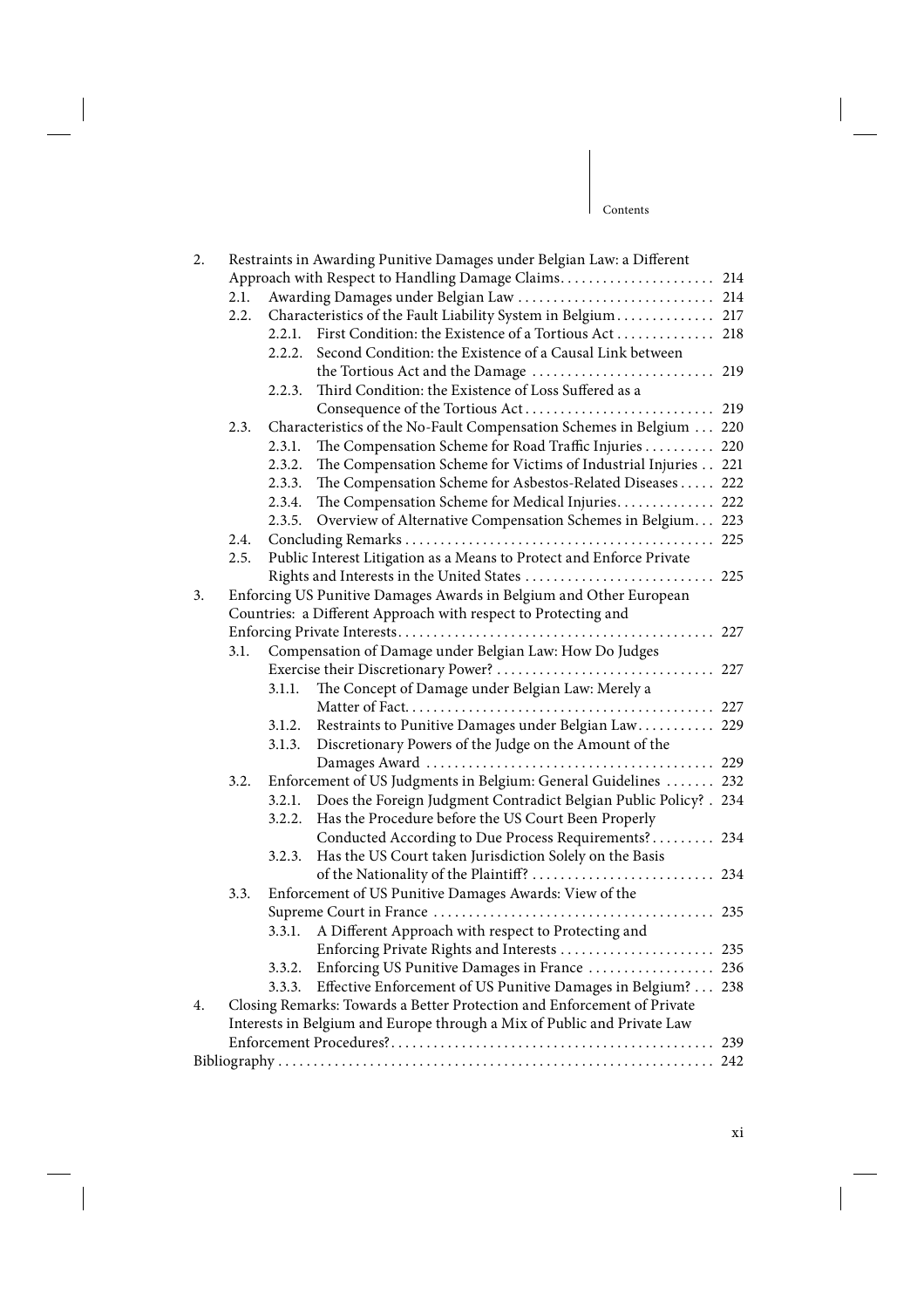$\overline{1}$ 

|    |      |                                                 | Punitive Damages and German Law                                          | 245 |  |  |  |
|----|------|-------------------------------------------------|--------------------------------------------------------------------------|-----|--|--|--|
|    |      |                                                 |                                                                          |     |  |  |  |
| 1. |      |                                                 |                                                                          |     |  |  |  |
| 2. |      |                                                 | General Attitude of German Law towards Punitive Damages 246              |     |  |  |  |
|    | 2.1. |                                                 | General Concept of the German Law of Damages  246                        |     |  |  |  |
|    | 2.2. |                                                 |                                                                          |     |  |  |  |
|    | 2.3. |                                                 | Reasons for the Rejection of Punitive Damages  248                       |     |  |  |  |
|    |      | 2.3.1.                                          | Different Objectives of Criminal and Civil Law  248                      |     |  |  |  |
|    |      | 2.3.2.                                          | Different Legal Principles and Methods  248                              |     |  |  |  |
|    |      | 2.3.3.                                          |                                                                          |     |  |  |  |
|    |      | 2.3.4.                                          |                                                                          |     |  |  |  |
|    |      | 2.3.5.                                          |                                                                          |     |  |  |  |
|    |      | 2.3.6.                                          |                                                                          |     |  |  |  |
|    |      | 2.3.7.                                          |                                                                          |     |  |  |  |
|    |      | 2.3.8.                                          | Different Attitudes towards the Role of Private Parties with             |     |  |  |  |
|    |      |                                                 |                                                                          |     |  |  |  |
|    |      | 2.3.9.                                          |                                                                          |     |  |  |  |
| 3. |      |                                                 |                                                                          |     |  |  |  |
|    | 3.1. |                                                 |                                                                          |     |  |  |  |
|    | 3.2. |                                                 |                                                                          |     |  |  |  |
|    | 3.3. |                                                 |                                                                          |     |  |  |  |
|    | 3.4. | Violation of the General Personality Right  253 |                                                                          |     |  |  |  |
|    | 3.5. |                                                 |                                                                          |     |  |  |  |
|    | 3.6. |                                                 | Infringement of Intellectual Property Rights  254                        |     |  |  |  |
|    | 3.7. |                                                 | Damages for Violation of Antitrust Provisions 255                        |     |  |  |  |
| 4. |      |                                                 |                                                                          |     |  |  |  |
| 5. |      |                                                 |                                                                          |     |  |  |  |
|    |      |                                                 |                                                                          |     |  |  |  |
|    |      |                                                 | Punitive Damages in the Competing Reform Drafts of the French Civil Code |     |  |  |  |
|    |      |                                                 |                                                                          | 261 |  |  |  |
| 1. |      |                                                 |                                                                          |     |  |  |  |
| 2. |      |                                                 | The Competing Reform Drafts - General Highlights  262                    |     |  |  |  |
|    | 2.1. |                                                 | Scope of Application and General Purpose of the Reform  264              |     |  |  |  |
|    | 2.2. |                                                 |                                                                          |     |  |  |  |
|    | 2.3. |                                                 | Punitive Damages Provisions: Main Focus and Context 266                  |     |  |  |  |
| 3. |      |                                                 | Detailed Comparative Analysis of Competing Provisions  267               |     |  |  |  |
|    | 3.1. |                                                 | Damaging Behaviour: Lucrative Faults versus Infringement of              |     |  |  |  |
|    |      |                                                 |                                                                          |     |  |  |  |
|    |      | 3.1.1.                                          | The Imprecision of Article 1371 Catala Draft 268                         |     |  |  |  |
|    |      | 3.1.2.                                          | Article 1386-25 Béteille Proposal: a Clear Response to                   |     |  |  |  |
|    |      |                                                 |                                                                          |     |  |  |  |
|    |      |                                                 | Articles 68 and 69 Terré Tort Draft: a Total Shift of Focus  271         |     |  |  |  |
|    |      | 3.1.3.                                          |                                                                          |     |  |  |  |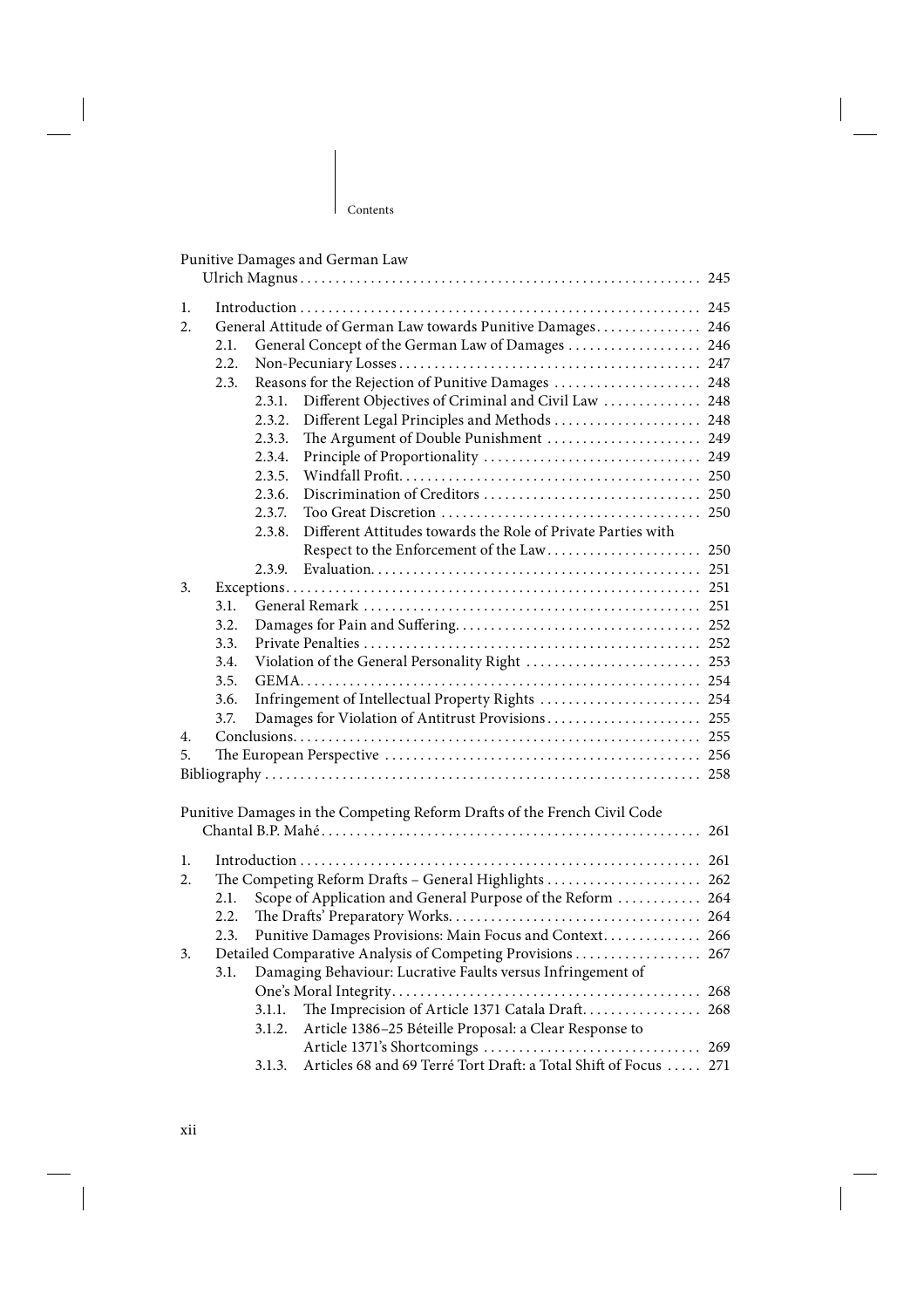# xiii

## Contents

| 4. | 3.2.<br>3.3.<br>3.4. | The Assessment of the Punitive Award 272                           |     |
|----|----------------------|--------------------------------------------------------------------|-----|
|    |                      | Punitive Damages Under Spanish Law: A Subtle Recognition?          | 283 |
| 1. |                      |                                                                    |     |
|    | 1.1.                 |                                                                    |     |
|    | 1.2.                 | The Functions of Tort Law: Compensation, Prevention and            |     |
|    |                      |                                                                    |     |
| 2. |                      |                                                                    |     |
|    | 2.1.                 |                                                                    |     |
|    | 2.2.                 |                                                                    |     |
|    |                      | 2.2.1.                                                             | 290 |
|    |                      | Patent Law, Trademark Law, Intellectual Property Law and<br>2.2.2. |     |
|    |                      | Law on Legal Protection of Industrial Design                       | 291 |
|    |                      | Article 123 LGSS: the Surcharge of Benefits<br>2.2.3.              | 293 |
|    |                      | Article 10 LOIMH and Other Provisions for Compensation<br>2.2.4.   |     |
|    |                      |                                                                    | 295 |
|    |                      | 2.2.5.                                                             |     |
| 3. |                      |                                                                    |     |
|    |                      |                                                                    |     |
|    |                      | Punitive Damages: How Do They Look Like When Seen From Abroad?     |     |
|    |                      |                                                                    | 311 |
|    |                      |                                                                    |     |
| 1. |                      |                                                                    | 311 |
| 2. |                      |                                                                    |     |
|    | 2.1.                 |                                                                    |     |
|    | 2.2.                 |                                                                    |     |
| 3. |                      |                                                                    | 315 |
|    | 3.1.                 |                                                                    | 315 |
|    | 3.2.                 | What Would Be the Law Applicable under the Rome II Regulation?     | 317 |
|    | 3.3.                 |                                                                    |     |
| 4. |                      |                                                                    |     |
|    | 4.1.                 |                                                                    |     |
|    | 4.2.                 | Recognition and Enforcement in a Community Framework  324          |     |
|    | 4.3.                 |                                                                    |     |
|    | 4.4.                 |                                                                    |     |
| 5. |                      |                                                                    |     |
|    |                      |                                                                    |     |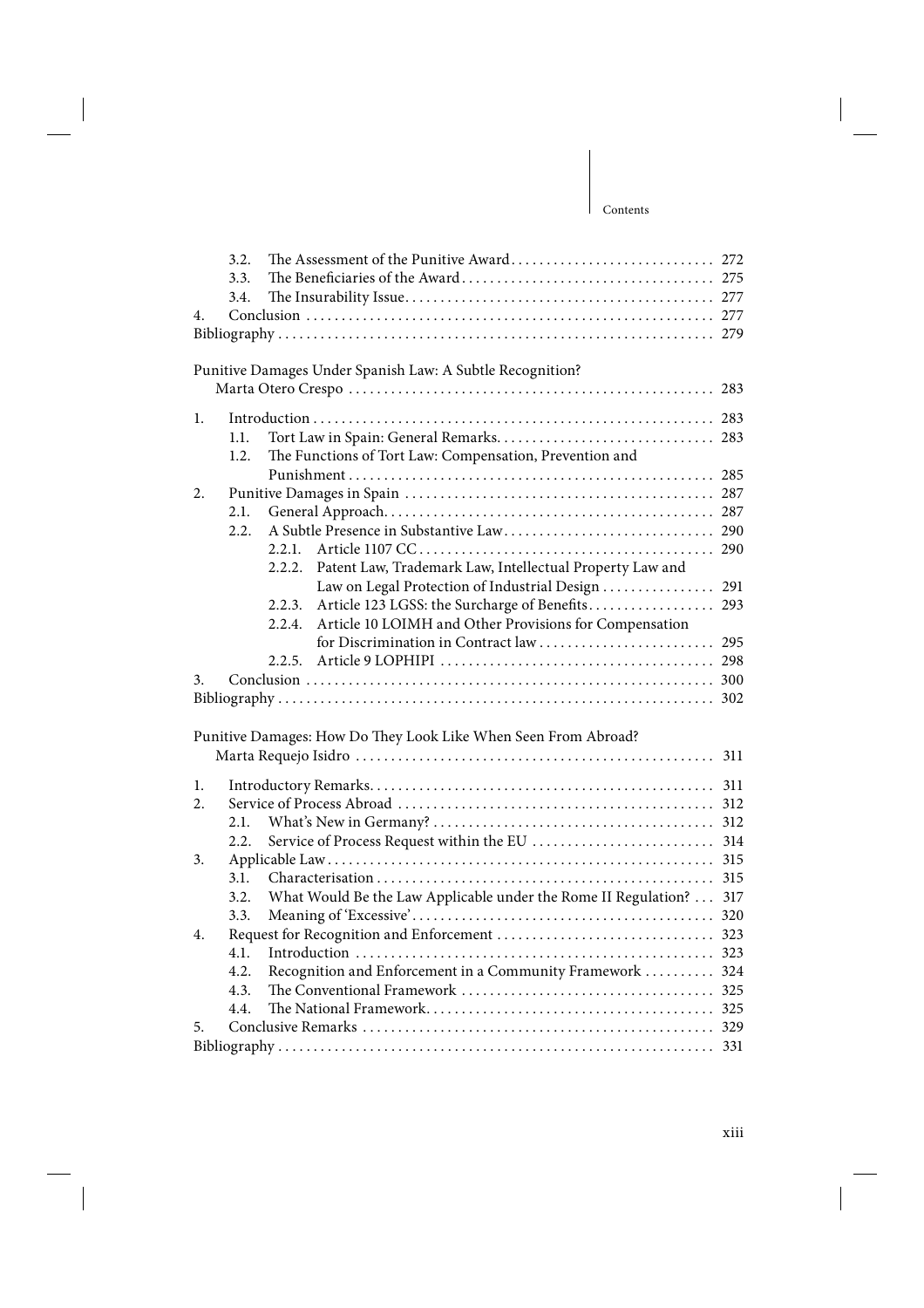$\mathbf{I}$ 

| Punitive Damages and European Law: Quo Vademus?                    |  |  |  |  |  |
|--------------------------------------------------------------------|--|--|--|--|--|
|                                                                    |  |  |  |  |  |
| -1.                                                                |  |  |  |  |  |
| 338<br>2.                                                          |  |  |  |  |  |
| 2.1.                                                               |  |  |  |  |  |
|                                                                    |  |  |  |  |  |
| 3.                                                                 |  |  |  |  |  |
| 3.1.                                                               |  |  |  |  |  |
| 3.2.                                                               |  |  |  |  |  |
| Punitive Damages through the Backdoor via the Principle of<br>3.3. |  |  |  |  |  |
|                                                                    |  |  |  |  |  |
| 4.                                                                 |  |  |  |  |  |
| 349<br>5.                                                          |  |  |  |  |  |
| 6.                                                                 |  |  |  |  |  |
|                                                                    |  |  |  |  |  |

# PART III. SPECIAL THEMES

|                |      | Punitive Damages for Certain Categories of Breaches of Contract?           |     |
|----------------|------|----------------------------------------------------------------------------|-----|
|                |      |                                                                            |     |
| 1.             |      |                                                                            |     |
|                |      |                                                                            |     |
| 2.             |      |                                                                            | 358 |
| 3.             |      | Remedies for Breach of Contract (in Common Law Jurisdictions)              | 360 |
| 4.             |      | Some Arguments Against and in Favour of Punitive Damages as Remedy         |     |
|                |      |                                                                            |     |
|                | 4.1. |                                                                            |     |
|                |      | 4.1.1. General Arguments Against Punitive Damages  363                     |     |
|                |      |                                                                            |     |
|                |      |                                                                            |     |
|                | 4.2. |                                                                            |     |
|                |      | 4.2.1. General Arguments in Favour of Punitive Damages  370                |     |
|                |      | 4.2.2. The Under-compensatory Effect of Expectation Damages  371           |     |
| 5.             |      | Conclusion: Punitive Damages for Certain Types of Breaches of Contract 374 |     |
|                | 5.1. |                                                                            |     |
|                | 5.2. |                                                                            |     |
|                | 5.3. | Punitive Damages for Opportunistic Breaches of Contract  375               |     |
|                |      |                                                                            |     |
|                |      |                                                                            |     |
|                |      | Enforcement in Family Law by Means of Private Penalties                    |     |
|                |      |                                                                            | 381 |
|                |      |                                                                            |     |
| $\mathbf{1}$ . |      |                                                                            | 381 |
| 2.             |      |                                                                            |     |
|                |      |                                                                            |     |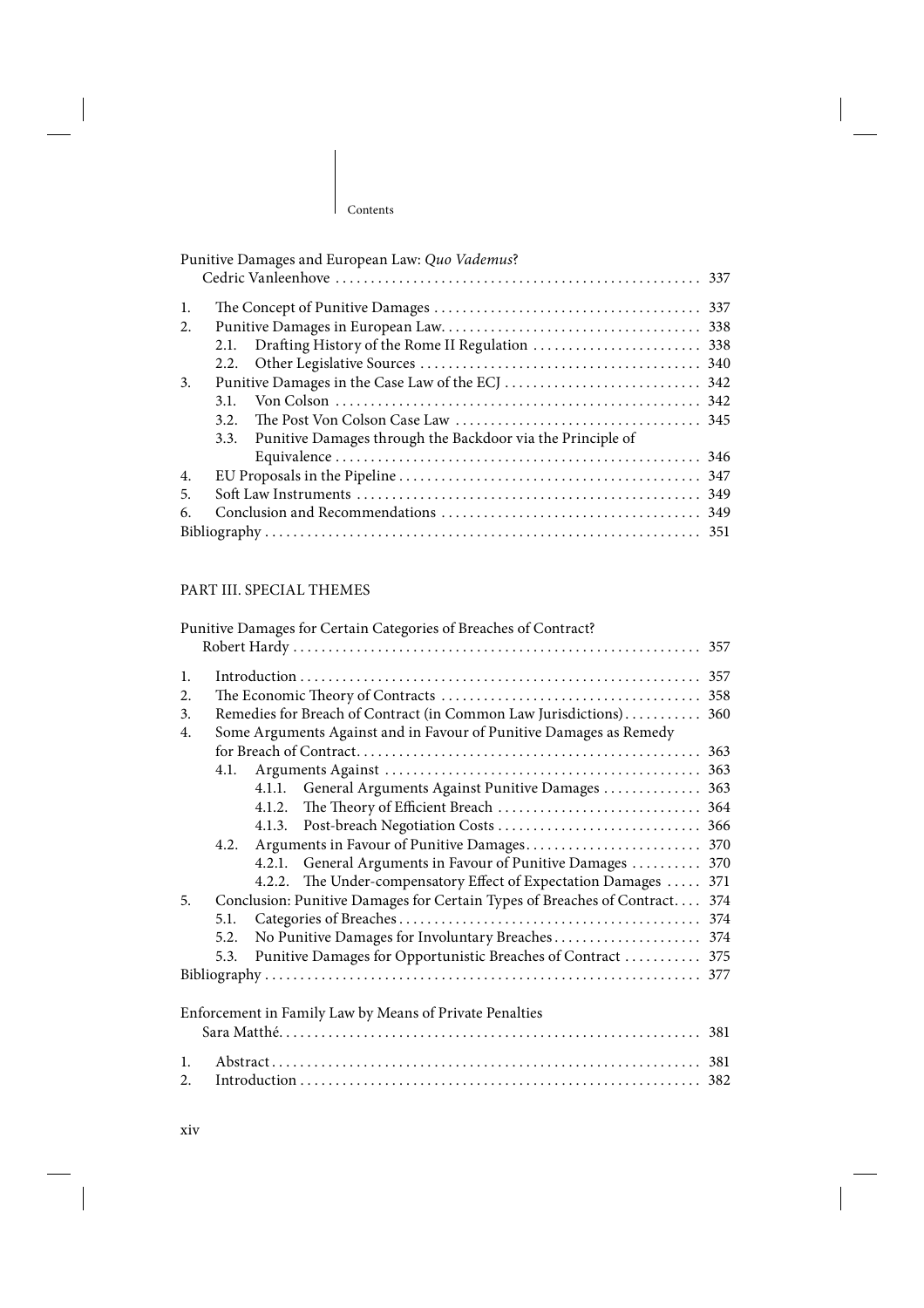| 3.<br>4. | Enforcement in Family Law by means of Private Penalties: a Case Study  |                                                                  |          |                                                                                |     |  |
|----------|------------------------------------------------------------------------|------------------------------------------------------------------|----------|--------------------------------------------------------------------------------|-----|--|
|          | with Relation to the Enforcement of the Parents' Right to Contact with |                                                                  |          |                                                                                |     |  |
|          |                                                                        |                                                                  |          |                                                                                |     |  |
|          | 4.1.                                                                   |                                                                  |          | Public Enforcement of the Parents' Right to Contact by means of                |     |  |
|          |                                                                        |                                                                  |          |                                                                                |     |  |
|          |                                                                        | 4.1.1.                                                           |          | Article 8 of the European Convention on Human Rights 385                       |     |  |
|          |                                                                        | 4.1.2.                                                           |          |                                                                                |     |  |
|          | 4.2.                                                                   | Enforcement of the Parents' Right to Contact by means of Private |          |                                                                                |     |  |
|          |                                                                        |                                                                  |          |                                                                                |     |  |
|          |                                                                        | 4.2.1.                                                           |          | The Civil Judicial Penalty Payment (Astreinte)  389                            |     |  |
|          |                                                                        |                                                                  | 4.2.1.1. |                                                                                |     |  |
|          |                                                                        |                                                                  | 4.2.1.2. |                                                                                |     |  |
|          |                                                                        |                                                                  | 4.2.1.3. | The Penalty Payment and the Enforcement of the                                 |     |  |
|          |                                                                        |                                                                  |          |                                                                                |     |  |
|          |                                                                        | 4.2.2.                                                           |          | The Modification of the Violated Decision to the Advantage                     |     |  |
|          |                                                                        |                                                                  |          |                                                                                |     |  |
|          |                                                                        | 4.2.3.                                                           |          | The Reduction or Dismissal of the Recalcitrant Parent's                        |     |  |
|          |                                                                        |                                                                  |          |                                                                                | 394 |  |
|          | 4.3.                                                                   |                                                                  |          | Desirability to Expand the Use of Private Penalties as a means of              |     |  |
|          |                                                                        |                                                                  |          |                                                                                |     |  |
|          |                                                                        | 4.3.1.                                                           |          |                                                                                |     |  |
|          |                                                                        |                                                                  | 4.3.1.1. |                                                                                |     |  |
|          |                                                                        |                                                                  | 4.3.1.2. | Divergence between the Belgian and the Dutch                                   |     |  |
|          |                                                                        |                                                                  |          |                                                                                |     |  |
|          |                                                                        |                                                                  | 4.3.1.3. | Refutation of the Belgian Arguments against a                                  |     |  |
|          |                                                                        |                                                                  |          | Penalty Clause's Coercive Function  398                                        |     |  |
|          |                                                                        |                                                                  | 4.3.1.4. | The Desired Penalty Clause in Private Law in                                   |     |  |
|          |                                                                        |                                                                  |          |                                                                                |     |  |
|          |                                                                        |                                                                  | 4.3.1.5. | The Penalty Clause in Family Law  401                                          |     |  |
| 5.       |                                                                        |                                                                  |          | Conclusion on the Enforcement in Family Law by means of Private Penalties. 403 |     |  |
|          |                                                                        |                                                                  |          |                                                                                |     |  |
|          |                                                                        |                                                                  |          |                                                                                |     |  |
|          |                                                                        |                                                                  |          | The Insurability of Punitive Damages Under Belgian Law                         |     |  |
|          |                                                                        |                                                                  |          |                                                                                |     |  |
|          |                                                                        |                                                                  |          |                                                                                |     |  |
| 1.       |                                                                        |                                                                  |          |                                                                                |     |  |
| 2.       |                                                                        |                                                                  |          | The Concept of Punitive Damages in the Common Law                              | 416 |  |
| 3.       |                                                                        |                                                                  |          |                                                                                | 418 |  |
|          | 3.1.                                                                   |                                                                  |          |                                                                                | 418 |  |
|          |                                                                        | 3.1.1.                                                           |          | Legal Status of Punitive Damages                                               | 419 |  |
|          |                                                                        | 3.1.2.                                                           |          | The Effect of the Insurance on the Functions of Punitive                       |     |  |
|          |                                                                        |                                                                  |          |                                                                                | 421 |  |
|          |                                                                        | 3.1.3.                                                           |          |                                                                                |     |  |
|          |                                                                        | 3.1.4.                                                           |          | Public Policy and the Insurability of Vicarious Liability 426                  |     |  |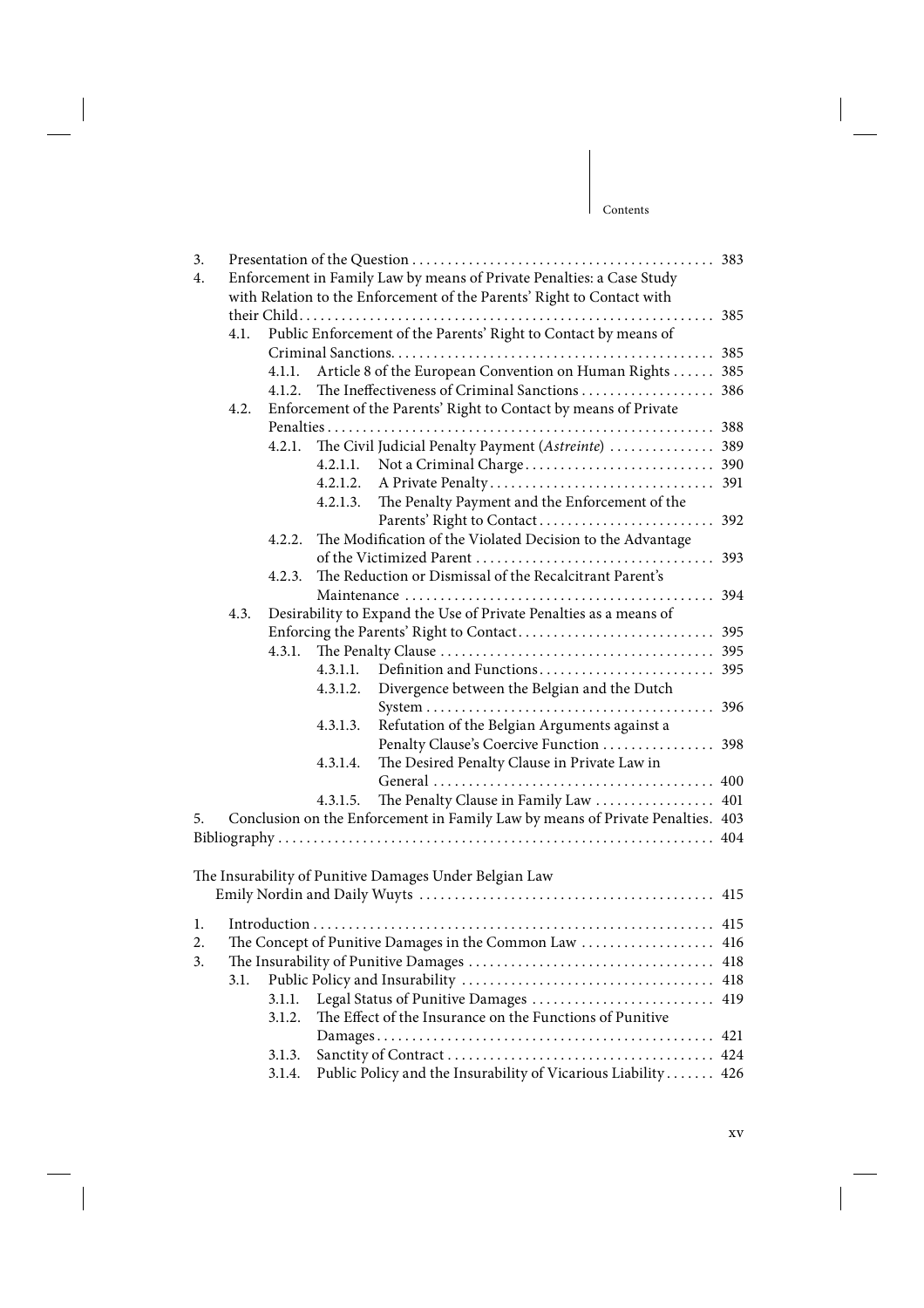$\mathbf{I}$ 

| $\overline{4}$ . |      |                                                                                                                                                                                                                                                                                                                                                                                             |
|------------------|------|---------------------------------------------------------------------------------------------------------------------------------------------------------------------------------------------------------------------------------------------------------------------------------------------------------------------------------------------------------------------------------------------|
|                  |      |                                                                                                                                                                                                                                                                                                                                                                                             |
|                  |      |                                                                                                                                                                                                                                                                                                                                                                                             |
|                  |      | Punitive Damages for Cartel Infringements: Why Didn't The Commission                                                                                                                                                                                                                                                                                                                        |
|                  |      | Grasp The Opportunity?                                                                                                                                                                                                                                                                                                                                                                      |
|                  |      |                                                                                                                                                                                                                                                                                                                                                                                             |
| -1.              |      |                                                                                                                                                                                                                                                                                                                                                                                             |
| 2.               |      |                                                                                                                                                                                                                                                                                                                                                                                             |
|                  | 2.1. |                                                                                                                                                                                                                                                                                                                                                                                             |
|                  | 2.2. |                                                                                                                                                                                                                                                                                                                                                                                             |
|                  |      |                                                                                                                                                                                                                                                                                                                                                                                             |
|                  |      |                                                                                                                                                                                                                                                                                                                                                                                             |
|                  |      | $\overline{H}$ , $\overline{C}$ , $\ldots$ , $\overline{C}$ , $\overline{L}$ , $\overline{L}$ , $\overline{L}$ , $\overline{L}$ , $\overline{L}$ , $\overline{L}$ , $\overline{L}$ , $\overline{L}$ , $\overline{L}$ , $\overline{L}$ , $\overline{L}$ , $\overline{L}$ , $\overline{L}$ , $\overline{L}$ , $\overline{L}$ , $\overline{L}$ , $\overline{L}$ , $\overline{L}$ , $\overline$ |

|    |      | 2.2.2. |                                                                 |  |
|----|------|--------|-----------------------------------------------------------------|--|
|    | 2.3. |        |                                                                 |  |
|    |      | 2.3.1. |                                                                 |  |
|    |      | 2.3.2. |                                                                 |  |
|    |      | 2.3.3. |                                                                 |  |
|    |      | 2.3.4. |                                                                 |  |
| 3. |      |        |                                                                 |  |
|    | 3.1. |        |                                                                 |  |
|    |      | 3.1.1. | The Green Paper: Double Damages in Horizontal Cartel Cases. 445 |  |
|    |      | 3.1.2. | The White Paper: Single Damages and Interest 445                |  |
|    | 3.2. |        | The U.S. Model: Treble Damages for Antitrust Infringements 445  |  |
| 4. |      |        |                                                                 |  |
|    | 4.1. |        |                                                                 |  |
|    | 4.2. |        | Enforcement Priorities and the Role of Punitive Damages 447     |  |
|    |      | 4.2.1. |                                                                 |  |
|    |      | 4.2.2. | The Role of Punitive Damages in Context  448                    |  |
|    |      |        |                                                                 |  |
|    |      |        | 4.2.2.2.                                                        |  |
|    |      |        | 4.2.2.3                                                         |  |
|    | 4.3. |        | The Legal Traditions of the Member States  451                  |  |
|    | 4.4. |        | Influence on the Effectiveness of Public Enforcement  452       |  |
| 5. |      |        | Did the Commission Make the Right Choice?  454                  |  |
|    |      |        |                                                                 |  |
|    |      |        |                                                                 |  |

Some Tentative Thoughts on Punitive Damages in Case of Bad Faith Claim Handling by Insurers Lodewijk Smeehuijzen . . . . . . . . . . . . . . . . . . . . . . . . . . . . . . . . . . . . . . . . . . . . . . . . . . 459

| 2. Punitive Damages versus Consequential Damages in the Context of |  |
|--------------------------------------------------------------------|--|
|                                                                    |  |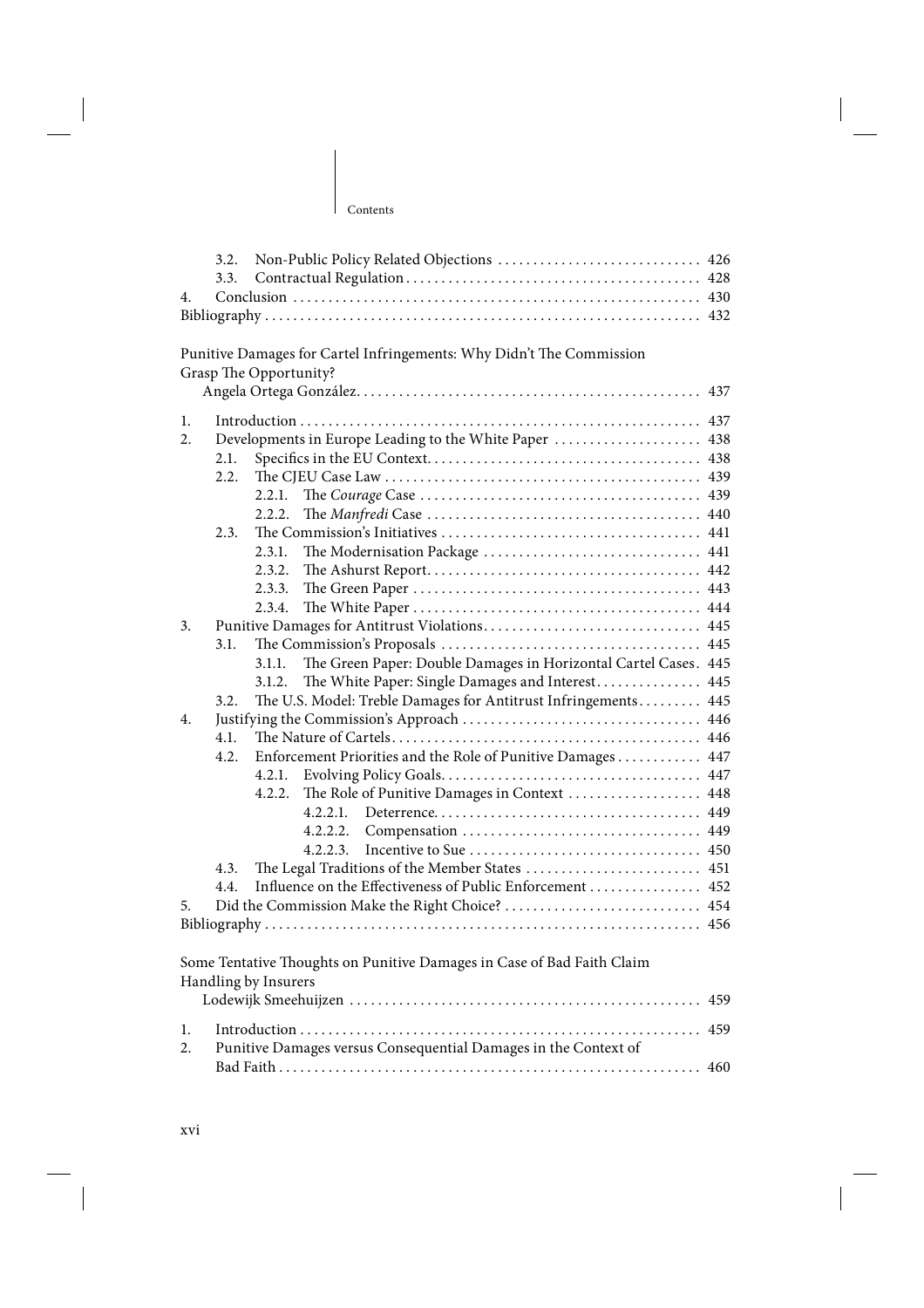## | Contents

| 3.<br>4.<br>5. | 'Bad Faith Settlement': an Exclusive Criterion  465                  |     |  |
|----------------|----------------------------------------------------------------------|-----|--|
| 6.             | The Limited Potential of Punitive Damages in Promoting Neutral Claim |     |  |
|                | Assessment by Insurers; the Need for Additional Instruments 467      |     |  |
| 7.             |                                                                      |     |  |
|                |                                                                      |     |  |
|                | The Law and Economics of Punitive Damages                            |     |  |
|                |                                                                      |     |  |
| 1.             |                                                                      |     |  |
| 2.             |                                                                      |     |  |
|                | Deterrence and Risk Distribution/Spreading  473<br>2.1.              |     |  |
|                | 2.2.                                                                 |     |  |
|                | 2.3.                                                                 |     |  |
| 3.             | The Economics of Punitive Damages in Tort Law  475                   |     |  |
|                | 3.1.                                                                 |     |  |
|                | Too Low Probability of Being Held Liable  476<br>3.2.                |     |  |
|                | 3.3.                                                                 |     |  |
|                | 3.4.                                                                 |     |  |
|                | 3.5.                                                                 |     |  |
|                | 3.6.                                                                 |     |  |
| 4.             | Specific Topics on Punitive Damages in Tort Law  483                 |     |  |
|                | 4.1.                                                                 |     |  |
|                | Liability Based on Gains Rather Than on Losses  483<br>4.2.          |     |  |
|                | 4.3.                                                                 |     |  |
| 5.             |                                                                      |     |  |
|                | 5.1.<br>The Economic Functions of Contract Law 485                   |     |  |
|                | Damages, Specific Performance and Efficient Breach 487<br>5.2.       |     |  |
|                | Punitive Damages for Deliberate Breach  488<br>5.3.                  |     |  |
| 6.             |                                                                      |     |  |
|                |                                                                      |     |  |
|                | Punitive Damages in the Armoury of Human Rights Arbiters             |     |  |
|                |                                                                      |     |  |
| 1.             |                                                                      |     |  |
| 2.             | The European Court's Approach to Punitive Damages 500                |     |  |
| 3.             | Impact of the European Court's Stance on Domestic Courts             | 503 |  |
|                | 3.1.                                                                 | 503 |  |
|                | 3.2.                                                                 | 507 |  |
| 4.             | Vindicatory Damages as Constitutional Redress in the Commonwealth    |     |  |
|                |                                                                      | 509 |  |
| 5.             | Assessing the Nature of Vindicatory Damages                          | 512 |  |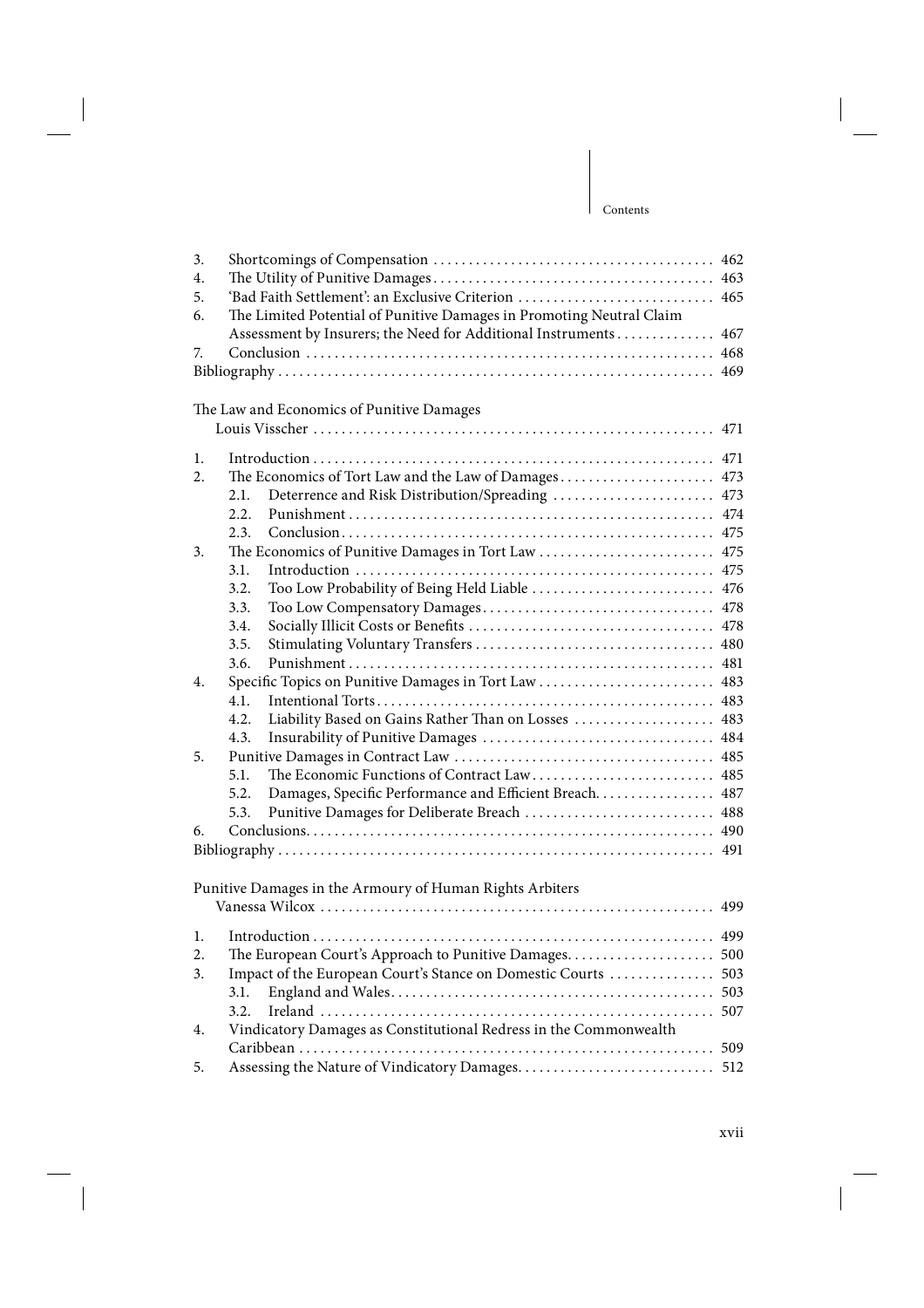$\overline{1}$ 

| Epilogue       |  |
|----------------|--|
| $\mathbf{1}$ . |  |
|                |  |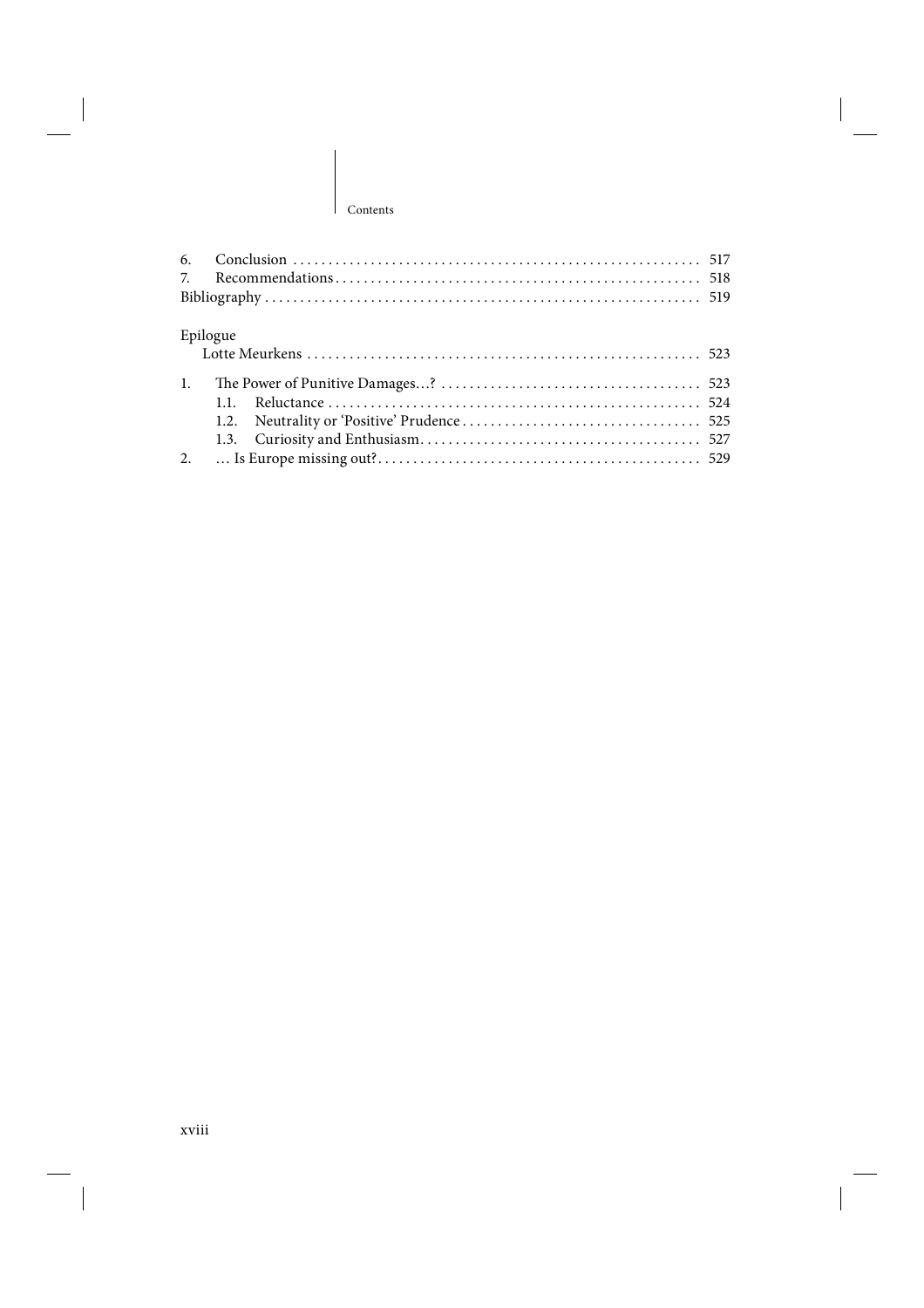## **ABBREVIATIONS**

| A 2d                | Atlantic Reporter, second series (preceded by volume number, |
|---------------------|--------------------------------------------------------------|
|                     | followed by beginning page number)                           |
| A U L Rev           | American University Law Review                               |
| ABA                 | American Bar Association                                     |
| AC                  | Law Reports, Appeals Cases                                   |
| Act dr Fam          | Actualités du droit de la famille                            |
| AG                  | Advocate-General                                             |
| AJT                 | Algemeen Juridisch Tijdschrift                               |
| Ala L Rev           | Alabama Law Review                                           |
| Alaska L Rev        | Alaska Law review                                            |
| <b>ALER</b>         | American Law and Economics Review                            |
| ALI                 | American Law Institute                                       |
| All ER              | All England Law Reports                                      |
| <b>ALR</b>          | American Law review                                          |
| Am J Comp L         | American Journal of Comparative Law                          |
| Am Jur              | American Jurisprudence                                       |
| Am L Reg            | American Law Register                                        |
| Am UL Rev           | American University Law Review                               |
| Ann Fac Dr Liège    | Annales de droit de Liège                                    |
| Ann Rev L & Soc Sci | Annual Review of Law and Social Science                      |
| Ann                 | Annotated                                                    |
| App                 | Appellate (Court)                                            |
| APR                 | Algemene Praktijk Rechtsverzameling                          |
| Arr Cass            | Arresten van het Hof van Cassatie                            |
| <b>B</b> U L Rev    | Boston University Law Review                                 |
| <b>BGB</b>          | Bürgerliches Gesetzbuch                                      |
| BGH                 | Bundesgerichtshof                                            |
| <b>BGHZ</b>         | Entscheidungen des Bundesgerichtshofs in Zivilsachen         |
| <b>BRH</b>          | Belgische Rechtspraak in Handelszaken                        |
| <b>BYUL Rev</b>     | Brigham Young University Law Review                          |
| Brook L Rev         | Brooklyn Law Review                                          |
| <b>BS</b>           | Belgisch Staatsblad                                          |
| Buff Crim L Rev     | Buffalo Criminal Law Review                                  |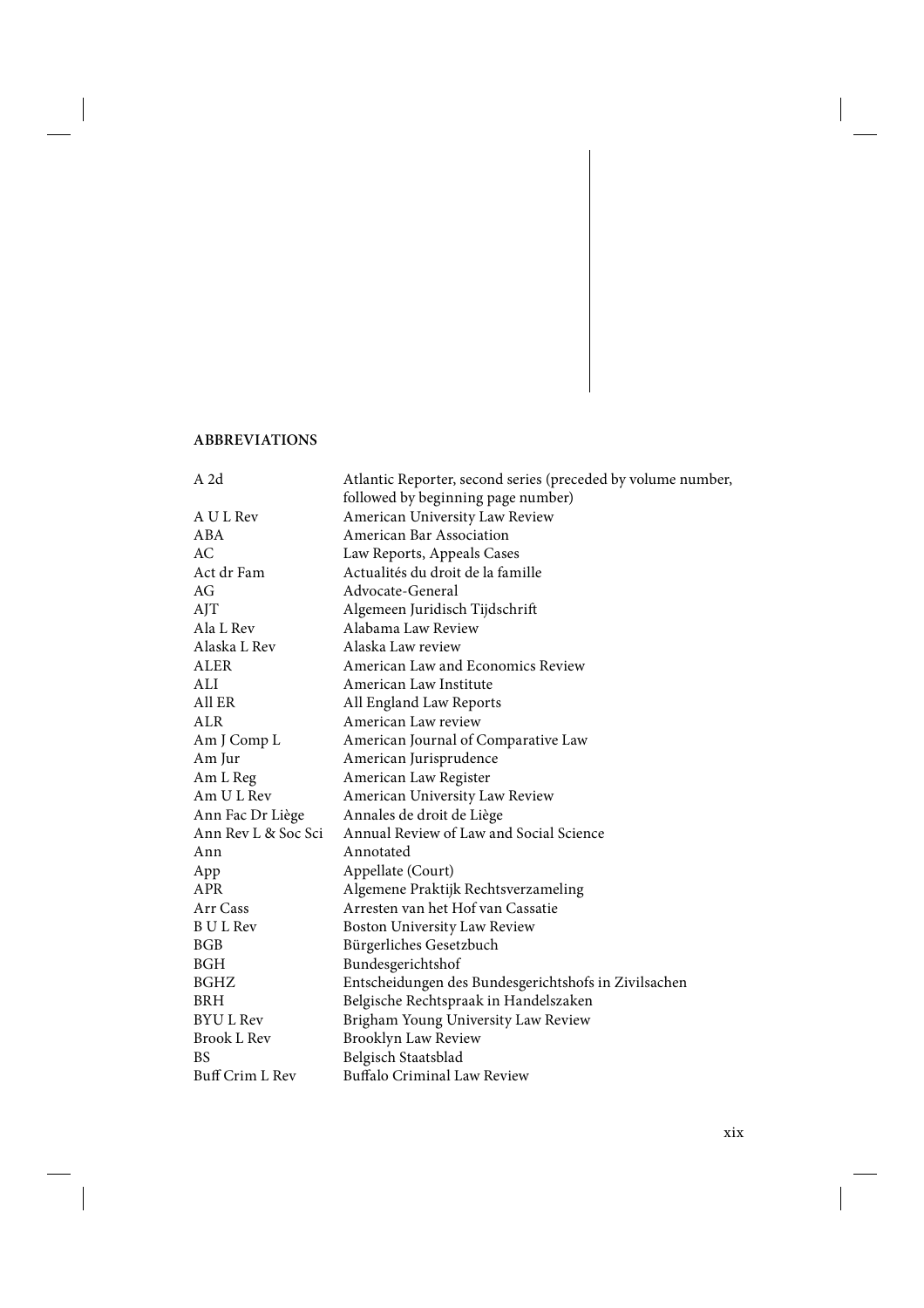Abbreviations

 $\mathbf{I}$ 

| <b>Buff L Rev</b>    | <b>Buffalo Law Review</b>                         |
|----------------------|---------------------------------------------------|
| <b>BVerfG</b>        | Bundesverfassungsgericht                          |
| <b>BVerfGE</b>       | Entscheidungen des Bundesverfassungsgerichts      |
| CABG                 | Cahiers Antwerpen Brussel Gent                    |
| Cal Civ Code         | California Civil Code                             |
| Cal L Rev            | California Law Review                             |
| Cal Rptr             | California Reporter (preceded by volume number,   |
|                      | followed by beginning page number)                |
| Cal                  | California                                        |
| Cal Law              | California Law                                    |
| Cambridge L J        | Cambridge Law Journal                             |
| Cass                 | Hof van Cassatie                                  |
| <b>CBR</b>           | Canadian Bar Review                               |
| <b>CBR</b>           | Centrum voor Beroepsvervolmaking Rechten          |
| CC                   | Spanish Civil Code                                |
| CD                   | Central District of United States Federal Court   |
|                      | (followed by state abbreviation)                  |
| Chi-Kent L Rev       | Chicago-Kent Law Review                           |
| <b>CJEU</b>          | Court of Justice of the European Union            |
| <b>CJS</b>           | Corpus Juris Secundum                             |
| CLB                  | Commonwealth Law Bulletin                         |
| Clev St L Rev        | Cleveland State Law Review                        |
| <b>CLR</b>           | The Competition Law Review                        |
| <b>CLR</b>           | Commonwealth Law Bulletin                         |
| <b>CMLR</b>          | Common Market Law Review                          |
| cmt                  | Comment                                           |
| Co                   | Company                                           |
| col                  | column                                            |
| Colo                 | Colorado                                          |
| Colum J Transnat'l L | Columbia Journal of Transnational Law             |
| Colum L Rev          | Columbia Law Review                               |
| CoM                  | Committee of Ministers                            |
| Conn                 | Connecticut                                       |
| Cornell L Rev        | Cornell Law Review                                |
| <b>CPC</b>           |                                                   |
|                      | Commission for Protection of Competition          |
| CQ                   | The Classical Quarterly                           |
| Ct App               | Appellate Court                                   |
| D                    | United States Federal District Court (followed by |
|                      | state abbreviation)                               |
| <b>DAJV</b>          | Deutsch-Amerikanische Juristen-Vereinigung        |
|                      | (German-American Lawyers Association)             |
| <b>DCFR</b>          | Draft Common Frame of Reference                   |
| Del                  | Delaware                                          |
| DePaul L Rev         | DePaul Law Review                                 |
| Duke L J             | Duke Law Journal                                  |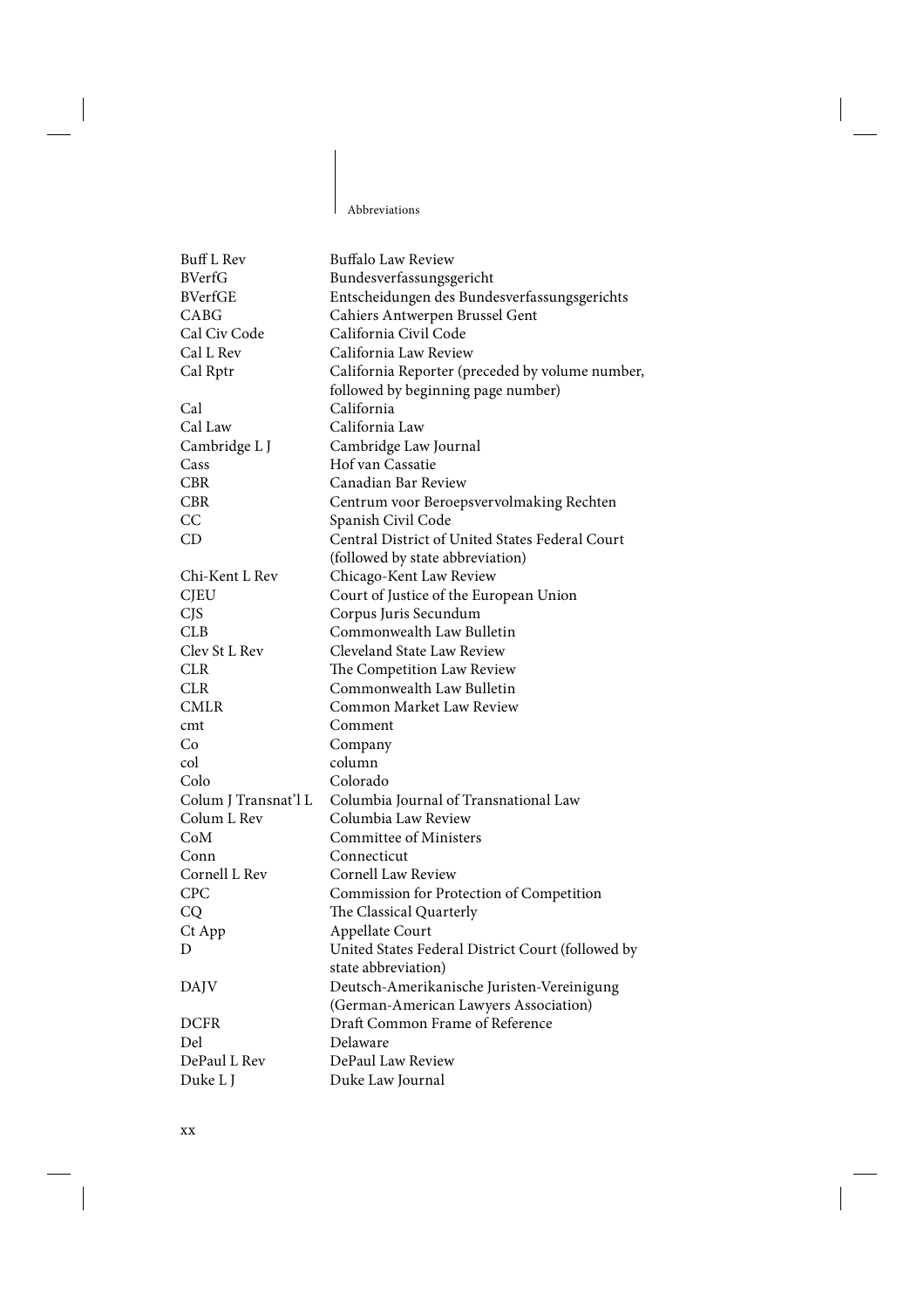$\mathbf{I}$ 

| <b>EBOLR</b>         | European Business Organization Law Review                 |
|----------------------|-----------------------------------------------------------|
| EC                   | <b>European Community</b>                                 |
| <b>ECHR</b>          | European Convention on Human Rights                       |
| ECJ                  | European Court of Justice                                 |
| <b>ECLR</b>          | European Competition Law Review                           |
| <b>ECT</b>           | <b>European Community Treaty</b>                          |
| <b>ECtHR</b>         | European Court of Human Rights                            |
| EC-Treaty            | Consolidated versions of the Treaty on European Union and |
|                      | of the Treaty Establishing the European Community         |
| Ed                   | Editor or edition                                         |
| <b>EEC</b>           | European Economic Community                               |
| <b>EGBGB</b>         | Einführungsgesetz zum Bürgerlichen Gesetzbuche            |
|                      | (Introductory Act to the German Civil Code)               |
| EJ                   | Echtscheidingsjournaal                                    |
| EJLE                 | European Journal of Law and Economics                     |
| EL Rev               | European Law review                                       |
| <b>EMLR</b>          | Entertainment and Media Law Reports                       |
| Emory L J            | Emory Law Journal                                         |
| <b>ERCL</b>          | European Review of Contract Law                           |
| ERPL                 | European Review of Private Law                            |
| EU                   | European Union                                            |
| <b>EWCA Civ</b>      | Court of Appeal (Civil Division)                          |
| <b>EWHC</b>          | England & Wales High Court (Administrative Court)         |
| f                    | following page                                            |
| ff                   | following pages                                           |
| <b>FIDE</b>          | Fédération Internationale de Droit Européen               |
| <b>FJR</b>           | Tijdschrift voor familie- en jeugdrecht                   |
| Fla L Rev            | Florida Law Review                                        |
| Fla                  | Florida                                                   |
| Fordham L Rev        | Fordham Law Review                                        |
| Ga L Rev             | Georgia Law Review                                        |
| Ga                   | Georgia                                                   |
| GC                   | Grand Chamber                                             |
| <b>GCR</b>           | Global Competition Review                                 |
| Geo L J              | Georgetown Law Journal                                    |
| GG                   | Grundgesetz                                               |
| GS                   | Großer Senat                                              |
| Hamline L Rev        | Hamline Law Review                                        |
| Harv J L & Pub Pol'y | Harvard Journal of Law & Public Policy                    |
| Harv L Rev           | Harvard Law Review                                        |
| Hastings Int'l &     |                                                           |
| Comp L R             | Hastings International and Comparative Law Review         |
| Hastings L J         | Hastings Law Journal                                      |
| HGB                  | Handelsgesetzbuch                                         |
| HL                   | House of Lords                                            |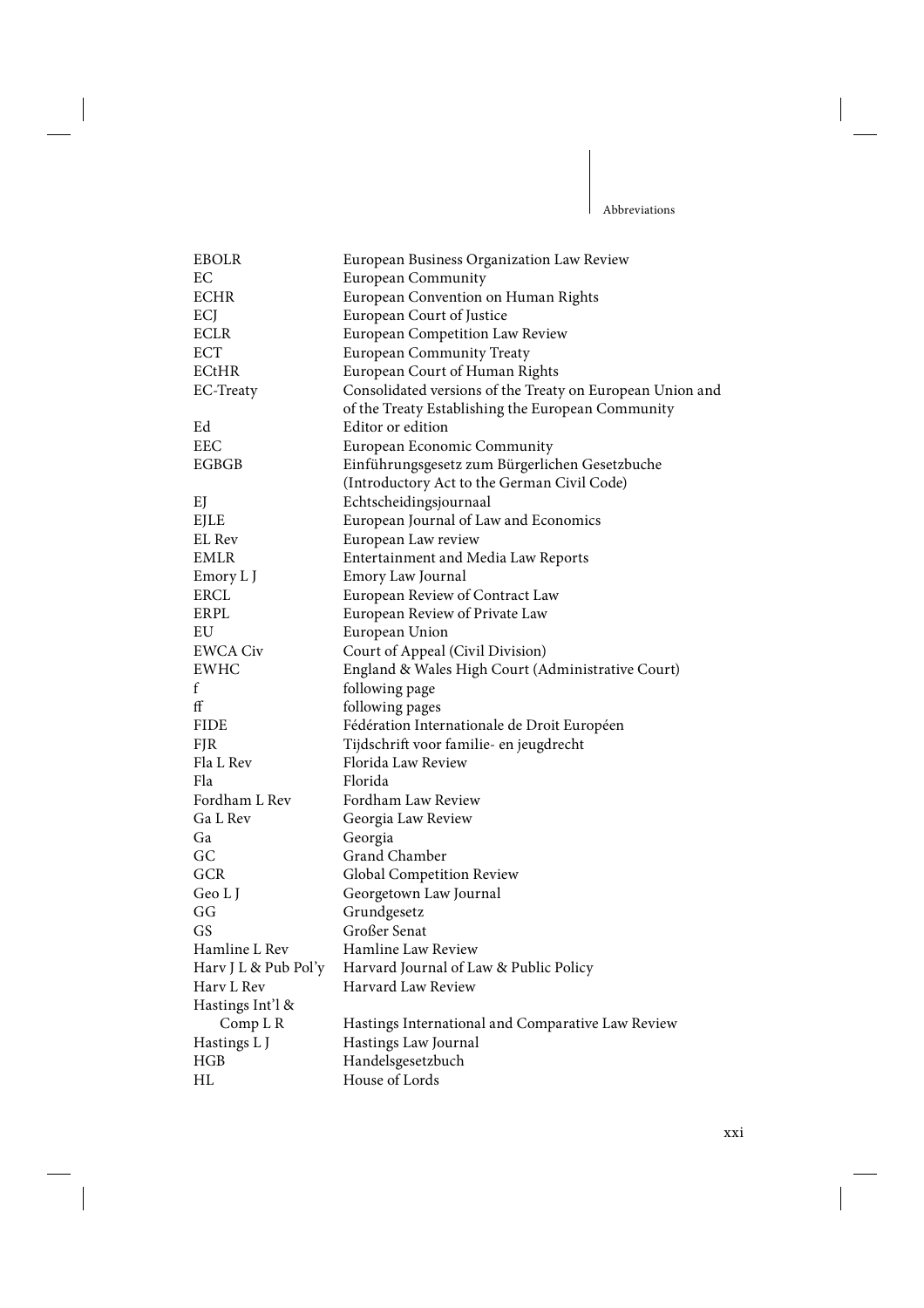Abbreviations

 $\overline{\phantom{a}}$ 

| HL Deb                   | House of Lords Debates                                  |
|--------------------------|---------------------------------------------------------|
| Hofstra L Rev            | Hofstra Law Review                                      |
| Hous L Rev               | <b>Houston Law Review</b>                               |
| HR.                      | Hoge Raad                                               |
| <b>HRA</b>               | Human Rights Act                                        |
| I IR                     | <b>International Insolvency Review</b>                  |
| IR                       | Irish Reports                                           |
| <b>ICQL</b>              | International & Comparative Law Quarterly               |
| <b>IEHC</b>              | High Court of Ireland                                   |
| <b>IESC</b>              | Supreme Court of Ireland                                |
| Ill L Rev                | Illinois Law Review                                     |
| Ill                      | Illinois                                                |
| Ilsa J Int'l & Comp L    | ILSA Journal of International and Comparative Law       |
| <b>ILSA</b>              | International Law Students Association                  |
| Inc                      | Incorporated                                            |
| Ind                      | Indiana                                                 |
| Indus                    | Industry, Industries, Industrial                        |
| Ins                      | Insurance                                               |
| Int I LR                 | International Insurance Law review                      |
| Int Rev Law & Econ       | International Review of Law and Economics               |
| <b>INT'L L Practicum</b> | International Law Practicum                             |
| Iowa L Rev               | Iowa Law Review                                         |
| <b>IPR</b>               | <b>Intellectual Property Rights</b>                     |
| <b>IPRax</b>             | Praxis des Internationalen Privat- und Verfahrensrechts |
| IR                       | Irish Reports                                           |
| J Am Acad                |                                                         |
| Matrim Law               | Journal of the American Academy of Matrimonial Lawyers  |
| JCP(G)                   | JCP / La semaine juridique, Edition Générale            |
| J Empirical              |                                                         |
| Legal Stud               | Journal of Empirical Legal Studies                      |
| J L & Com                | Journal of Law and Commerce                             |
| J L Econ & Org           | Journal of Law, Economics, & Organization               |
| J Legal Stud             | Journal of Legal Studies                                |
| J Marshall L Rev         | John Marshall Law Review                                |
| J of Products Liability  | Journal of Products Liability                           |
| J                        | Judge                                                   |
| JC                       | Jurisprudencia Civil                                    |
| JDI                      | Journal du Droit International                          |
| <b>JELS</b>              | Journal of Empirical Legal Studies                      |
| <b>JETL</b>              | Journal of European Tort Law                            |
| JLE                      | Journal of Law and Economics                            |
| <b>JLEO</b>              | Journal of Law, Economics and Organization              |
| <b>JLM</b>               | Journal of Law and Medicine                             |
| <b>JLS</b>               | Journal of Legal Studies                                |
| <b>JOCLEC</b>            | Journal of Competition Law & Economics                  |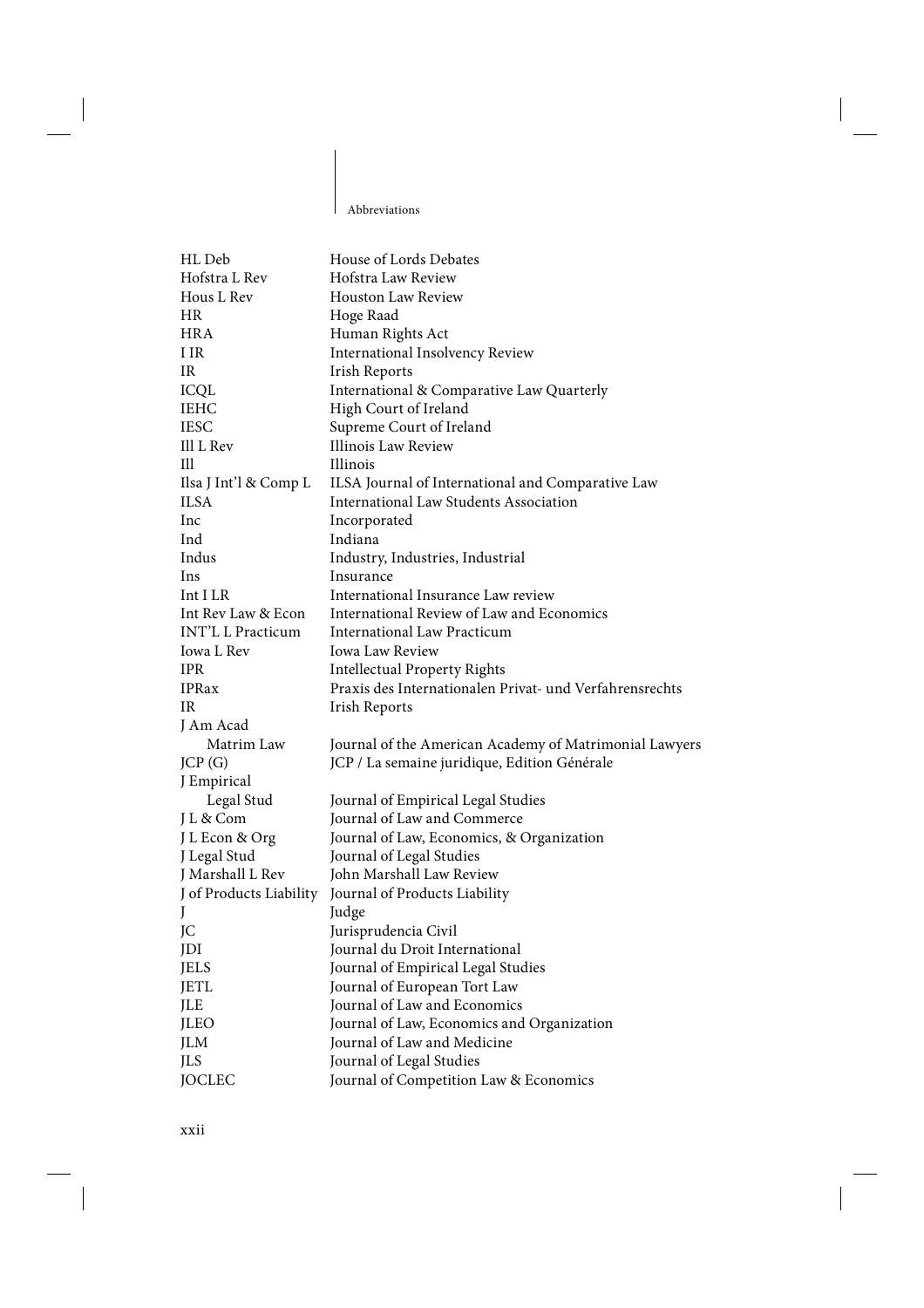| JPE                | Journal of Political Economy                               |
|--------------------|------------------------------------------------------------|
| JT                 | Journal des tribunaux                                      |
| JUR                | Jurisprudencia Aranzadi Westlaw                            |
| JZ                 | JuristenZeitung                                            |
| Kan                | Kansas                                                     |
| La L Rev           | Louisiana Law Review                                       |
| Law & Contemp      |                                                            |
| Probs              | Law and Contemporary Problems                              |
| Law Com Rep        | Law Commission for England and Wales, Report No 247,       |
|                    | Aggravated, Exemplary and Restitutionary Damages,          |
|                    | London: HMSO, 1997                                         |
| Law Q Rev          | Law Quarterly Review                                       |
| Lawyers J          | The Lawyers Journal                                        |
| LC                 | Law Commission                                             |
| <b>LCD</b>         | Spanish Unfair Competition Act                             |
| LGSS               | Spanish General Act on Social Security                     |
| LM                 | Spanish Trademarks Act                                     |
| LOIMH              | Spanish Organic Law for the effective equality between     |
|                    | women and men                                              |
| <b>LOPHIPI</b>     | Spanish Organic Act for the Civil Protection of honour,    |
|                    | personal and family privacy and image                      |
| Loy Consumer L Rev | Loyola Consumer Law Review                                 |
| Loy L A L Rev      | Loyola of Los Angeles Law Review                           |
| LP                 | Spanish Patent Act                                         |
| <b>LPA</b>         | Les Petites Affiches                                       |
| LPI                | Spanish Intellectual Property Act                          |
| <b>LPJDI</b>       | Spanish Legal Protection of Industrial Design Act          |
| LQR                | Law Quarterly Review                                       |
| MA                 | Massachusetts                                              |
| Md                 | Maryland                                                   |
| Mich L Rev         | Michigan Law Review                                        |
| Minn J Int'l L     | Minnesota Journal of International Law                     |
| Minn L Rev         | Minnesota Law Review                                       |
| Minn               | Minnesota                                                  |
| <b>MJECL</b>       | Maastricht Journal of European and Comparative Law         |
| MLR                | Modern Law Review                                          |
| MΝ                 | Minnesota                                                  |
| Mut                | Mutual                                                     |
| N Am               | North America                                              |
| N C L Rev          | North Carolina Law Review                                  |
| N Ky L Rev         | Northern Kentucky Law Review                               |
| N                  | North                                                      |
| n                  | Note                                                       |
| NC                 | Nullum crimen: tijdschrift voor straf- en strafprocesrecht |
| ND                 | North Dakota                                               |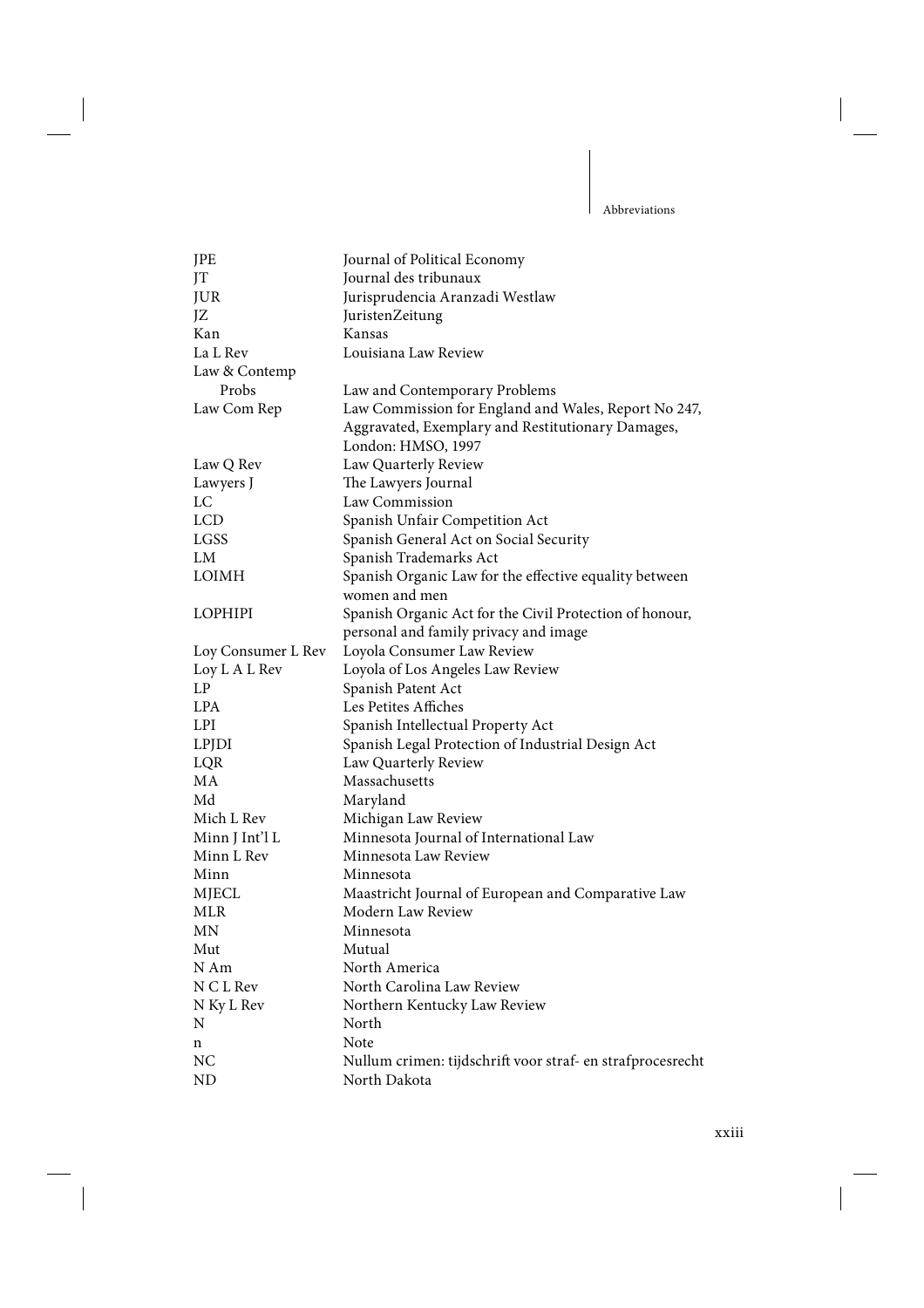Abbreviations

 $\mathbf{I}$ 

| Nev Rev Stat Ann          | Nevada Revised Statutes Annotated                      |
|---------------------------|--------------------------------------------------------|
| Nev                       | Nevada                                                 |
| NH                        | New Hampshire                                          |
| NH                        | New Hampshire Reports                                  |
| NJ                        | New Jersey                                             |
| NJB                       | Nederlands Juristenblad                                |
| <b>NJW</b>                | Neue Juristische Wochenschrift                         |
| <b>NJWB</b>               | Nieuw Juridisch Weekblad                               |
| <b>NM</b>                 | New Mexico                                             |
| Nw U L Rev                | Northwestern University Law Review                     |
| <b>NTBR</b>               | Nederlands Tijdschrift voor Burgerlijk Recht           |
| <b>NW</b>                 | North Western Reporter (preceded by volume number,     |
|                           | followed by beginning page number                      |
| NY Int'l L Rev            | New York International Law Review                      |
| NYU L Rev                 | New York University Law Review                         |
| <b>NZLR</b>               | New Zealand Law Reports                                |
| <b>OECD</b>               | Organisation for Economic Co-operation and Development |
| Ohio St L J               | Ohio State Law Journal                                 |
| OJ                        | Official Journal (European Union)                      |
| <b>OJEC</b>               | Official Journal of the European Communities           |
| Okla                      | Oklahoma                                               |
| Or L Rev                  | Oregon Law Review                                      |
| Or                        | Oregon                                                 |
| <b>OUP</b>                | Oxford University Press                                |
| Oxford J Legal Stud       | Oxford Journal of Legal studies                        |
| <b>PA</b>                 | Pennsylvania                                           |
| Pa                        | Pennsylvania                                           |
| Parl St                   | Parlementaire Stukken                                  |
| Pasin                     | Pasinomie                                              |
| <b>PECL</b>               | Principles of European Contract Law                    |
| Pepperdine L Rev          | Pepperdine Law Review                                  |
| <b>PETL</b>               | Principles of European Tort Law                        |
| PL                        | Public Law                                             |
| QB                        | Law Reports, Queen's Bench                             |
| QRTL                      | Quarterly Review of Tort Law                           |
| R Cass                    | Recente arresten van het Hof van Cassatie              |
| R                         | Regina                                                 |
| <b>RABG</b>               | Rechtspraak Antwerpen Brussel Gent                     |
| RCJB                      | Revue critique de jurisprudence belge                  |
| Res Civ et ass            | Responsabilité civile et assurances                    |
|                           | respectively                                           |
| resp.<br>Rest. (2d) Torts | Restatement of the Law, Second, Torts                  |
| <b>RDC</b>                | Revue des Contrats                                     |
|                           |                                                        |
| Rev Not b                 | Revue du notariat belge                                |
| Rev Stat Ann              | Revised Statutes Annotated                             |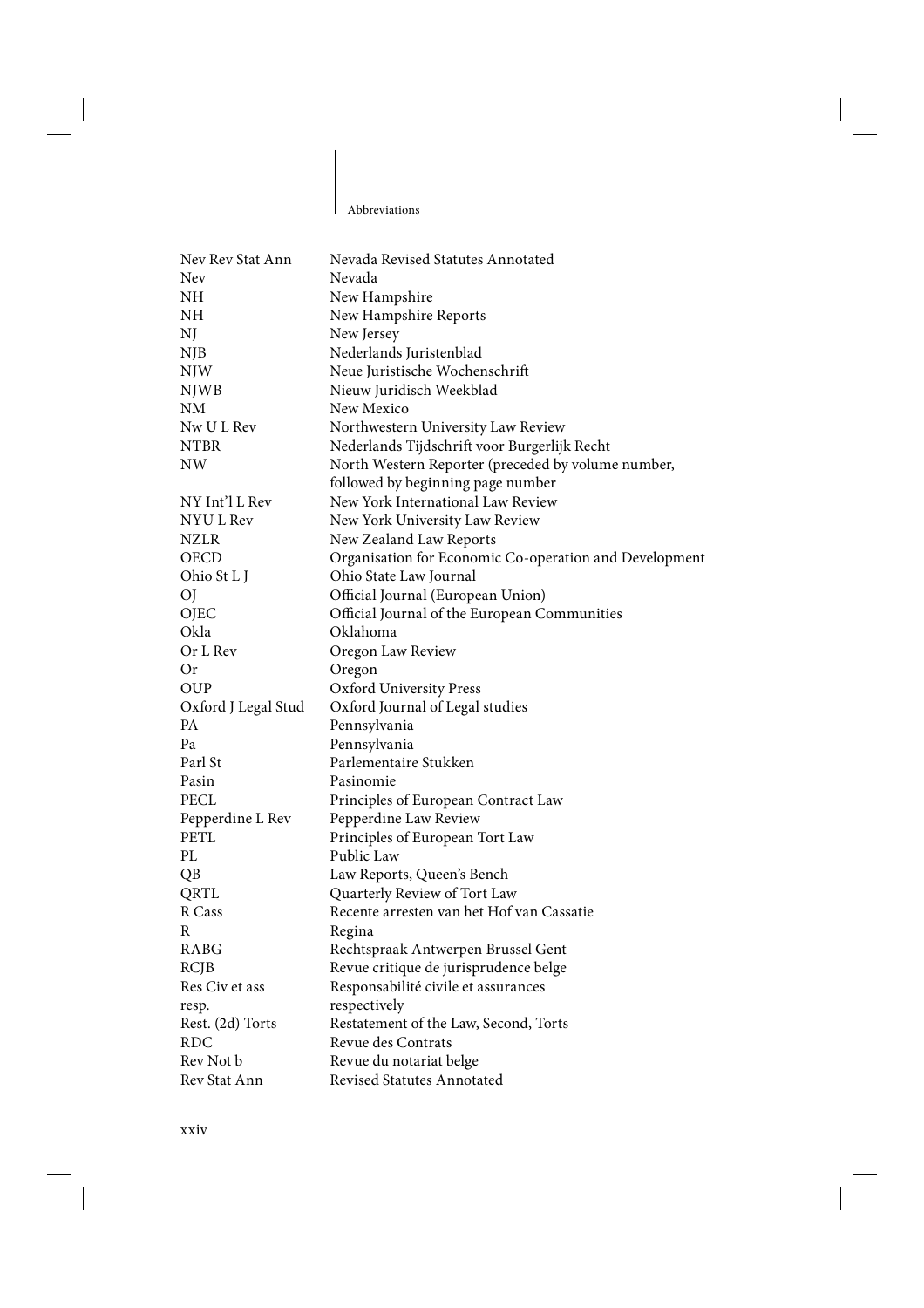Ш

| <b>RGAR</b>       | Revue générale des assurances et des responsabilités          |
|-------------------|---------------------------------------------------------------|
| Riv Dir Int Pr Pr | Rivista di Diritto Internazionale Privato e Processuale       |
| RJ                | Repertorio de Jurisprudencia Aranzadi Westlaw                 |
| <b>RTC</b>        | Repertorio de Jurisprudencia Constitucional Aranzadi Westlaw  |
| <b>RTDF</b>       | Revue trimestrielle de droit familial                         |
| Rutgers L Rev     | <b>Rutgers Law Review</b>                                     |
| <b>RW</b>         | Rechtskundig Weekblad                                         |
| S C L Rev         | South Carolina Law Review                                     |
| S Cal L Rev       | Southern California Law Review                                |
| S Ct              | United States Supreme Court Reporter (preceded by volume      |
|                   | number, followed by beginning page number)                    |
| S Texas L Rev     | South Texas Law Review                                        |
| s                 | section                                                       |
| <b>SC</b>         | South Carolina                                                |
| SD Codified Laws  | South Dakota Codified Laws                                    |
| <b>SE</b>         | South Eastern Reporter (preceded by volume number,            |
|                   | followed by beginning page number)                            |
| Stat Ann          | <b>Statutes Annotated</b>                                     |
| <b>STC</b>        | Sentencia del Tribunal Constitucional (Spain)                 |
| Sw U L Rev        | Southwestern University Law Review                            |
| SW                | South Western Reporter (preceded by volume number,            |
|                   | followed by beginning page number)                            |
| T Fam             | Tijdschrift voor familierecht                                 |
| T Verz            | Tijdschrift voor verzekeringen                                |
| T Vred            | Tijdschrift van de vrede- (en politierechters)                |
| <b>TBBR</b>       | Tijdschrift voor Belgisch burgerlijk recht                    |
| TBH               | Tijdschrift voor Belgisch handelsrecht                        |
| Tenn L Rev        | Tennessee Law Review                                          |
| Tex Const         | <b>Texas Constitution</b>                                     |
| Tex L Rev         | Texas Law Review                                              |
| Tex               | Texas                                                         |
| TFEU              | Treaty on the Functioning of the European Union               |
| Tit               | Title                                                         |
| <b>TJCE</b>       | Repertorio de Jurisprudencia del Tribunal Europeo de Justicia |
|                   | Aranzadi Westlaw                                              |
| TJK               | Tijdschrift voor jeugdrecht en kinderrechten                  |
| Tort Ins L J      | Tort and Insurance Law Journal                                |
| TPR               | Tijdschrift voor Privaatrecht                                 |
| Tulane L Rev      | Tulane Law Review                                             |
| <b>TvVP</b>       | Tijdschrift voor Vergoeding Personenschade                    |
| TvW               | Tijdschrift voor wetgeving                                    |
| U Chi L Rev       | University of Chicago Law Review                              |
| U Colo L Rev      | University of Colorado Law Review                             |
| U Mich J L Reform | University of Michigan Journal of Law Reform                  |
| U Pa L Rev        | University of Pennsylvania Law Review                         |
|                   |                                                               |